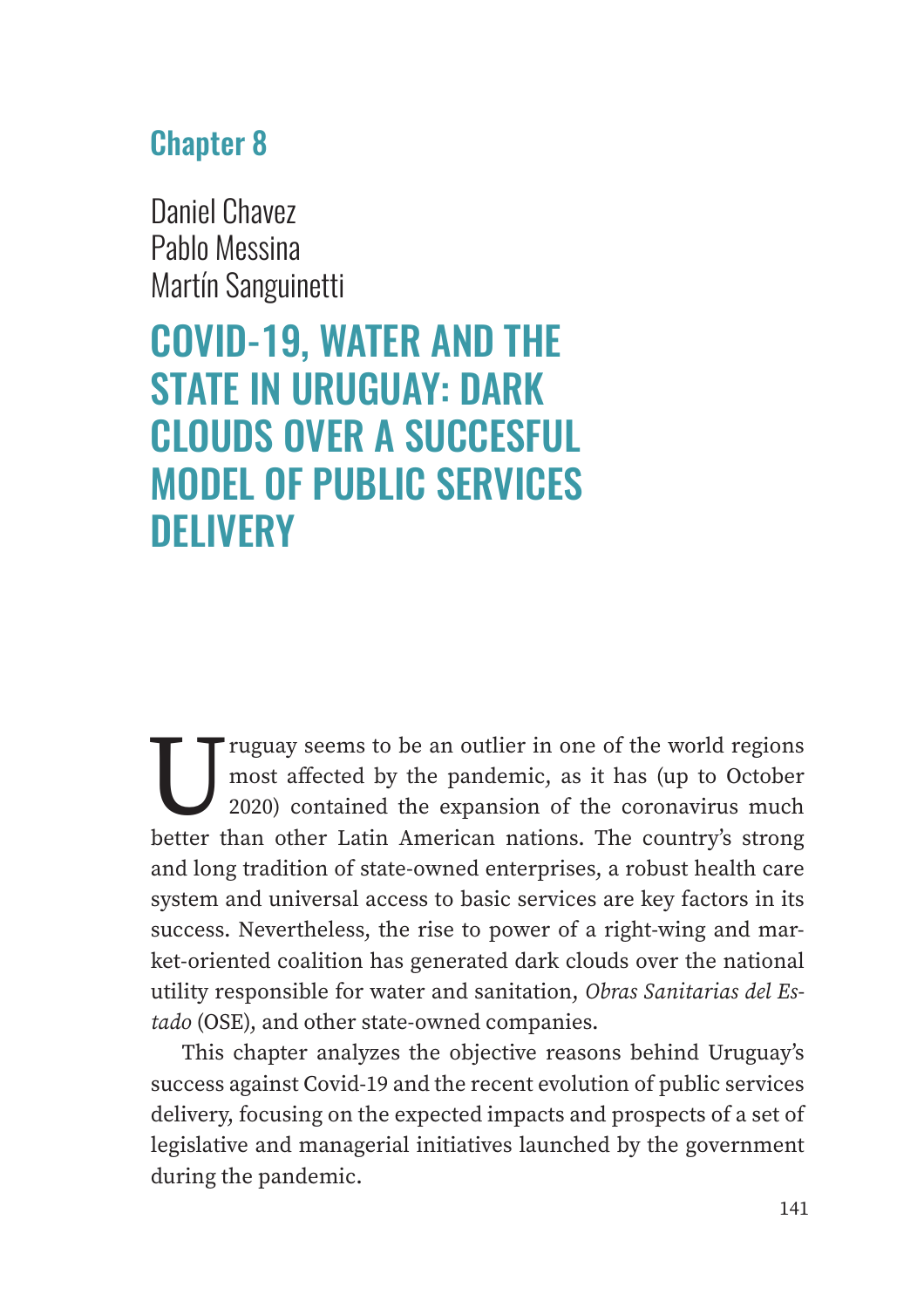#### **INTRODUCTION**

At the time of writing this chapter, the Covid-19 pandemic continues to spread around the world. While the so-called second wave is generating a new series of confinements in several European countries, Latin America is becoming the most affected region, with more than eight million confirmed infections and almost half of all deaths worldwide. Unlike most Latin American countries, the spread of the virus in Uruguay has been slow, hospital capacity has not been over-stretched and there has been enough time to improve the responsiveness of the health system in the event of a future spike in infections.

Against this backdrop, Uruguay has generated interest from influential journalists and scientists who highlight the country's supposed "victory" in the "ght against Covid-19 (*BBC News* 2020, *The Economist* 2020, Taylor 2020). From the perspective of one US researcher, the country's positive results are the product of its "well-organized and efficient public health system and Uruguayans' strong faith in government" (Spires 2020). At the end of September, a correspondent for *The Guardian* alleged that thousands of Argentines have "flocked" to Uruguay in the midst of a pandemic (Goñi 2020), noting that "[o]nce known as 'the Switzerland of South America' because of its high quality of life and its former banking secrecy laws, Uruguay has now become its New Zealand."

Another commentator (Pribble 2020) similarly argued that Uruguay's success can be explained by the fact that its citizens "have good reason to trust the system," considering the existence of an "expansive welfare state [that] provides near-universal access to pensions, child care, health care, education and income support for the poor." Crucially, and in contrast to places such as the United States of America where the disease has run rampant, "[p]olitical trust and support for democracy encourage people to follow public health recommendations, and a strong welfare state provides in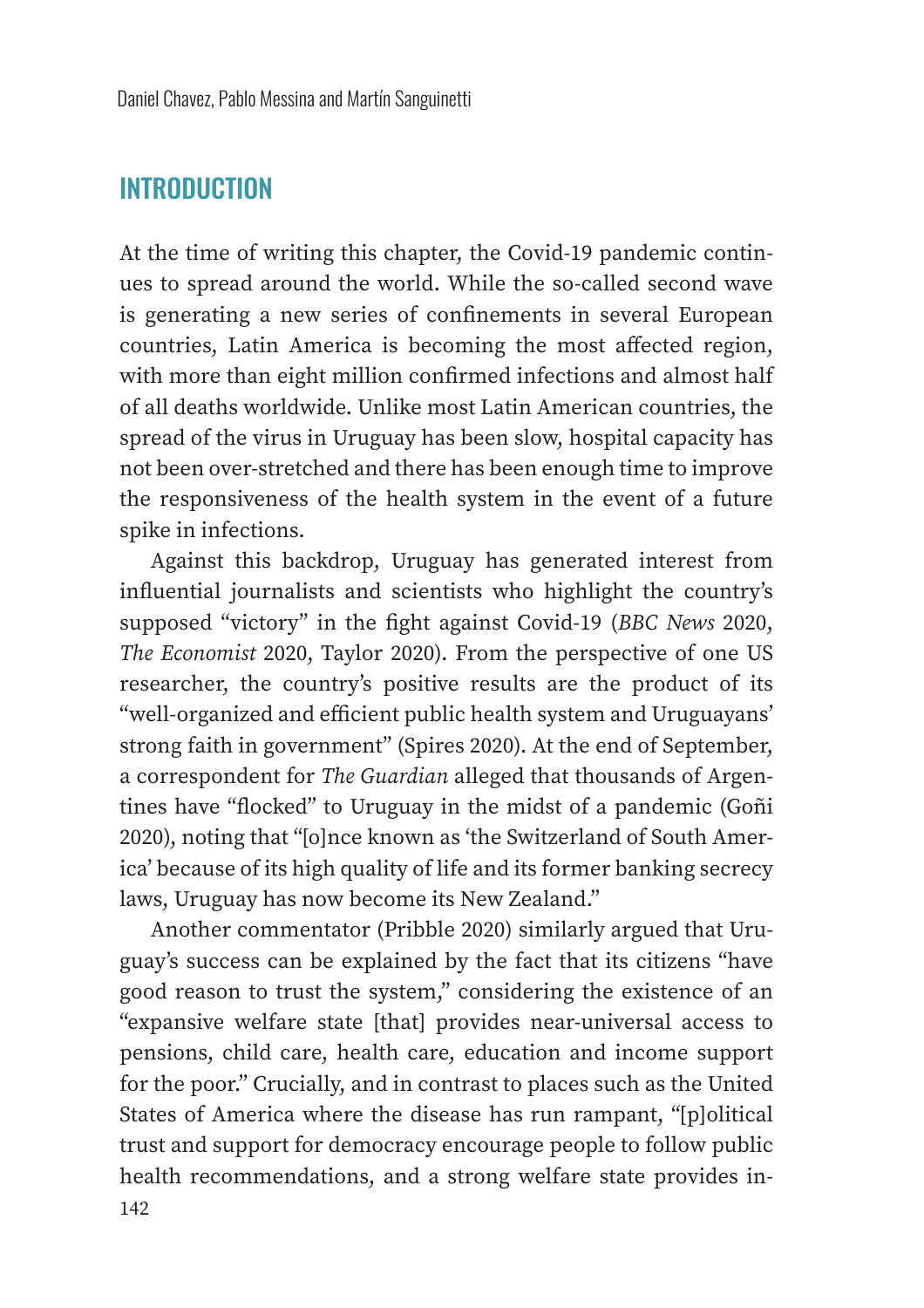come support and reliable health care to help slow infection."

In this chapter, we argue that these positive results observed in the initial months of the pandemic are the legacy of Uruguay's history of strong state-owned enterprises that deliver essential services and help to define the politics, culture and economy of the country, a legacy that is now under threat. In contrast to many other countries featured in this collection, *Obras Sanitarias del Estado* (OSE) – a solidly established state-owned company with nationwide coverage – guaranteed access to essential water and sanitation services during the health crisis. However, the rise of a coalition of conservative parties with a neoliberal orientation that assumed government on March 1, 2020, has generated multiple dark clouds that threaten the universal provision of public services. This threat raises questions about Uruguay's ability to stem the advance of the coronavirus and other potential health crises in the future.

### SUPPOSED URUGUAYAN EXCEPTIONALISM

Uruguay's apparent exceptionality in relation to its neighbours becomes even more evident when we consider that Uruguay borders two of the most affected countries: Brazil to the north and east – with  $5,082,637$  confirmed cases and  $150,198$  deaths – and Argentina to the west – with 883,882 infections and 23,581 deaths. With Uruguay's population of 3.5 million, as of October 12, 2020 there were 2,268 cases and 50 deaths. At the same time, Panama, another Latin American country with a similar population (4 million) has accumulated over 119,666 cases and 2,482 deaths in the same period.<sup>1</sup>

The first case of Covid-19 in Uruguay was recorded on March 13, 2020, in the country's capital, Montevideo. With support (or at least without opposition) from all political parties, the government decreed the cancellation of public events and the closure of bars,

<sup>&</sup>lt;sup>1</sup> All these figures have been taken from the World Health Organization (WHO), with data updated daily: <https://covid19.who.int>.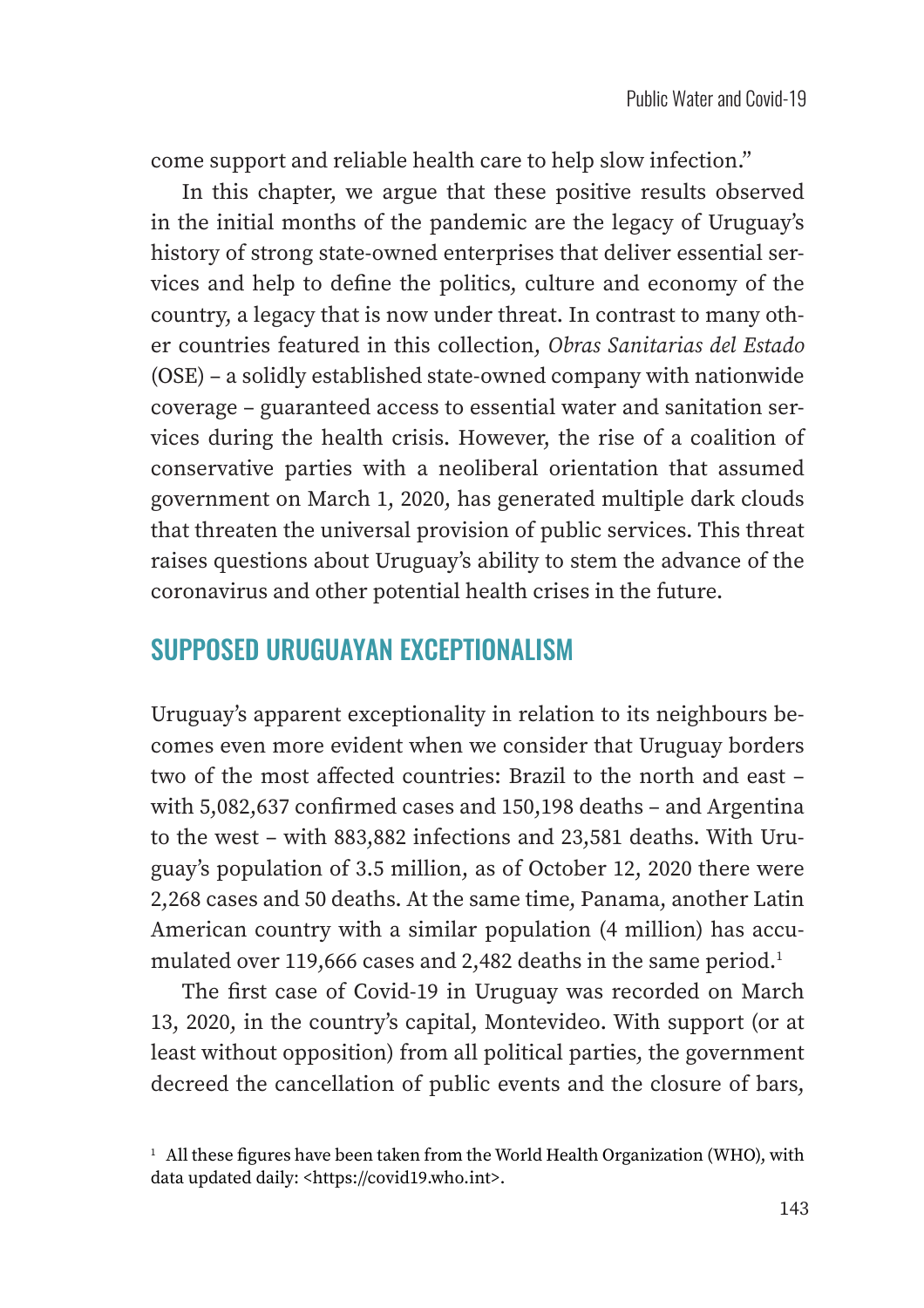churches, shopping centres, stadiums, theatres, concert halls and other crowded spaces. Classes in schools, high schools and universities were also suspended, and border controls with neighbouring countries were tightened. However, unlike other countries in the region, Uruguay never reached the level of total or compulsory lockdown. Classes have gradually been restarted at all levels of the education system, and from April onwards, the state authorized the gradual reopening of businesses and public service activities. In the context of the transition to the so-called *nueva normalidad* (new normal), both the government and the most representative institutions of civil society (in particular the trade unions and cooperatives) have promoted the use of masks, respect for physical distancing and voluntary isolation of people with the greatest health risks as forms of protection for the most vulnerable sectors. These measures are particularly important considering that Uruguay has the largest proportion of people over age 60 of any country in Latin America.

Quoting a state official, *The Guardian* suggests the following list of reasons as factors that explain Uruguay's achievements:

Why we're so successful against the pandemic? Because the government called in the scientists and respected their advice. People saw that and in turn respected the government's recommendations to wear masks and socially distance without it ever having to be mandated. We have a solid democracy with economic rules that don't change with every new president, unrestricted press freedom, no corruption, a government-run fast internet across the whole country, powered by 100% renewable energy, a solid public health system, transparency, respect for the institutions and a strong respect for science (cited in Goñi 2020).

This particular relationship between society and the state is the legacy of more than a hundred years of state-led development. At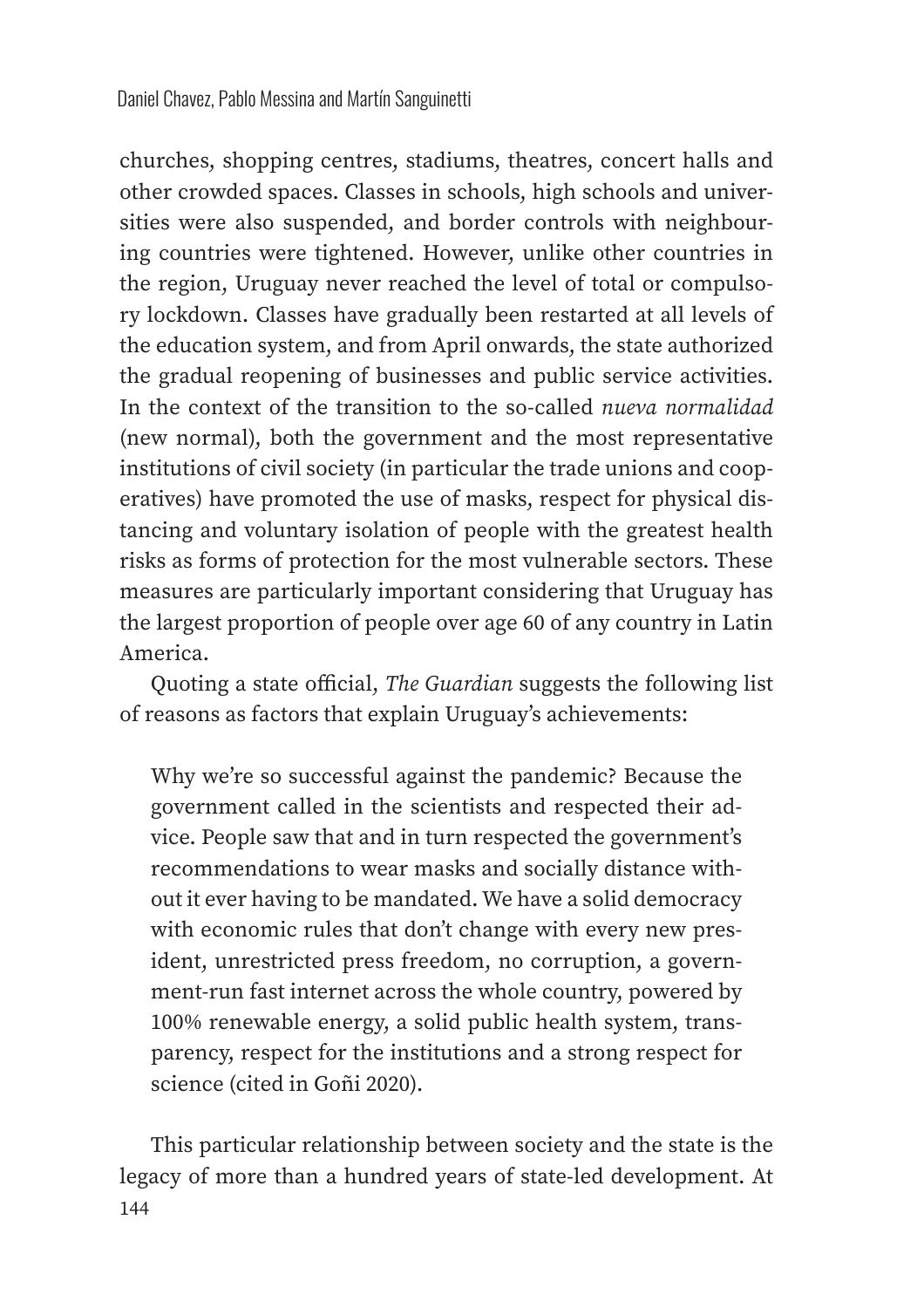the turn of the twentieth century, during the mandates of President José Batlle y Ordoñéz – a social democrat who feared the growing social and political conflict in the country and in the world, and who governed between 1903 and 1907 and from 1911 to 1915 – Uruguay approved several social-legislative reforms including unemployment insurance, paid maternity leave, divorce at the wife's request and the eight-hour workday. In the following decades, the working class also won a system of collective bargaining that enabled negotiation between trade unions, employers and the state to set wages and working conditions.<sup>2</sup> After a long process of economic, political and social regression in the post-war era, which culminated in a military dictatorship between 1973 and 1985 and a subsequent process of democratic reconstruction marked by social conflicts, the left-wing *Frente Amplio* (Broad Front) coalition was victorious in the presidential and legislative elections of November 2004 and took of fice in March 2005, ushering in the so-called *era progresista* (progressive era) (Garcé and Yaffé 2014).

Over a period of 15 years (2005-2020), during the Broad Front governments led by Tabaré Vázquez and José Mujica, labour rights and the tripartite negotiation framework that had been weakened in the previous decade were revitalized, with improvements in economic indicators, employment rates and working conditions, in parallel with the recognition of new social rights. The government also aimed to modernize and strengthen state enterprises and other public bodies that in previous decades had underpinned the development of the very particular Uruguayan model of the welfare state (Chavez and Torres 2013).

However, the "progressive era" ended on November 24, 2019, when Luis Lacalle Pou Herrera, the candidate of an alliance of rightwing parties known as the *coalición multicolor* (multicoloured coa-

<sup>&</sup>lt;sup>2</sup> For a more detailed explanation of Uruguay's historical evolution as a country characterized by an enduring influence of the state on the economic and social order, see Caetano 2019.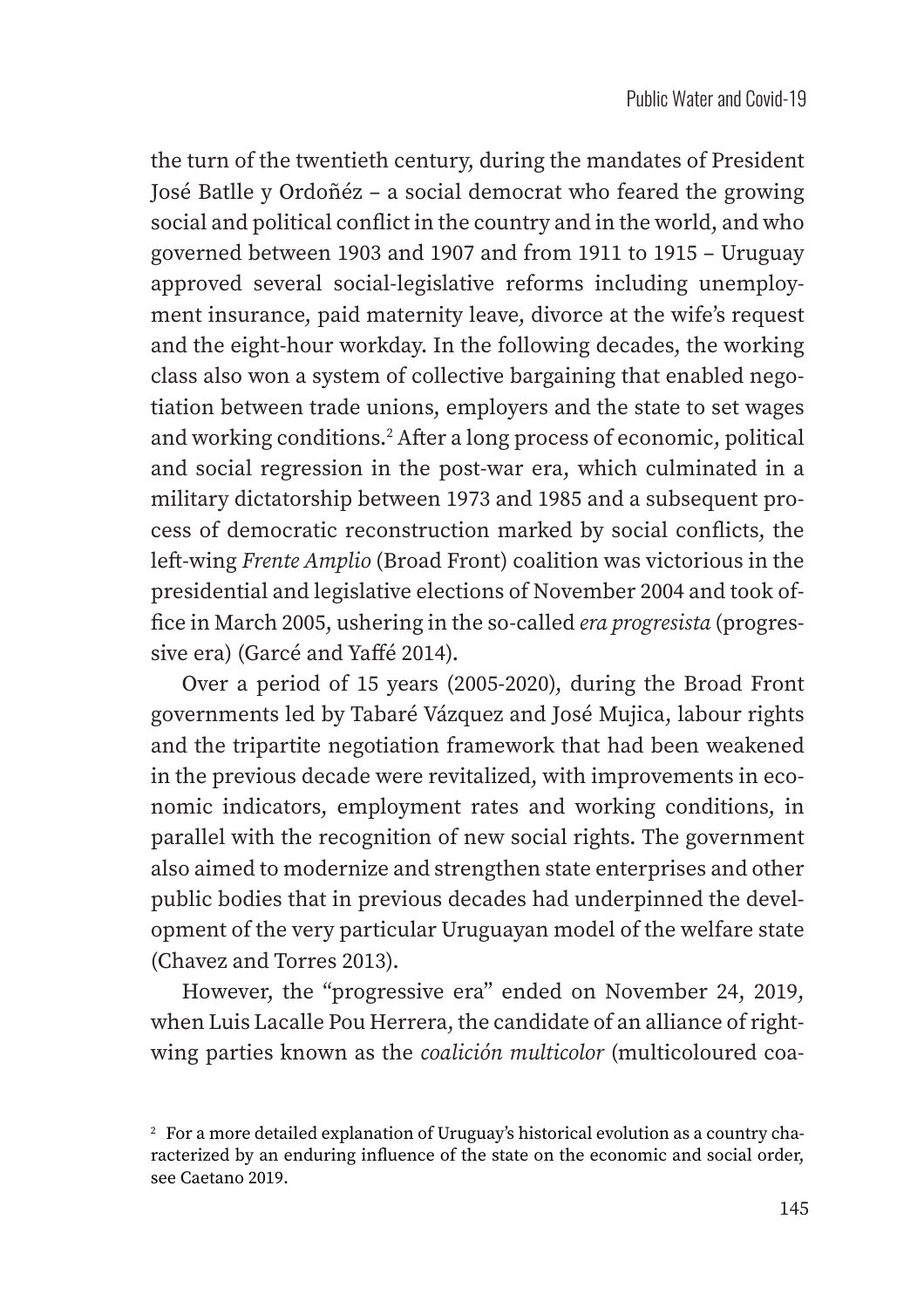lition) won the second round of the presidential elections.<sup>3</sup> Barely six months after assuming office on March 1, 2020, this right-wing coalition has already generated multiple dark clouds that seriously threaten the primacy of the state and the continuity of the Uruguayan model of public service provision.

#### STATE COMPANIES AND THE URUGUAYAN PUBLIC SYSTEM

One of the main components of Uruguay's strategy to deal with the pandemic has been its high capacity for early detection, surveillance and tracing. According to data from the first week of October 2020, 117 tests are carried out in Uruguay for every confirmed case of Covid-19, well above its neighbours in the Southern Cone: just 1.5 in Argentina and 19.7 in Chile.<sup>4</sup> These figures would not have been possible without the pre-existence of objective conditions: the strong role of the state in general and of public enterprises in particular. As two Uruguayan commentators summarize:

At a structural level, the country has historically been characterized by the presence of a strong state. It has good pub-

<sup>&</sup>lt;sup>3</sup> The "multicoloured coalition" is made up of the two historic traditional political groupings – the National Party and the Colorado Party – in alliance with the minority Independent Party and *Cabildo Abierto* (Open Assembly), a new party led by a former army commander that includes neo-fascist and other far-right components. The Broad Front, founded in 1971 and historically self-defined as a "democratic, popular, anti-oligarchic and anti-imperialist political force," is also technically a coalition – made up of more than 15 parties and an ideological spectrum that comprises communists, social democrats, various expressions of the radical left, and progressive liberals and Christian democrats – but in practice it functions as a unified party, with a common programme for all the national and local elections it has contested since its foundation.

<sup>&</sup>lt;sup>4</sup> Data updated on a daily basis by the *Our World In Data* portal based on official sources: <https://ourworldindata.org/coronavirus-testing#tests-per-confirmed-case>. In the case of Uruguay, the scientific and technological capacity developed within the State has been fundamental, since the laboratories of the University of the Republic and other public bodies were responsible for processing 67% of the tests, with data updated to August 12, 2020 (Ubal and Demirdjian 2020).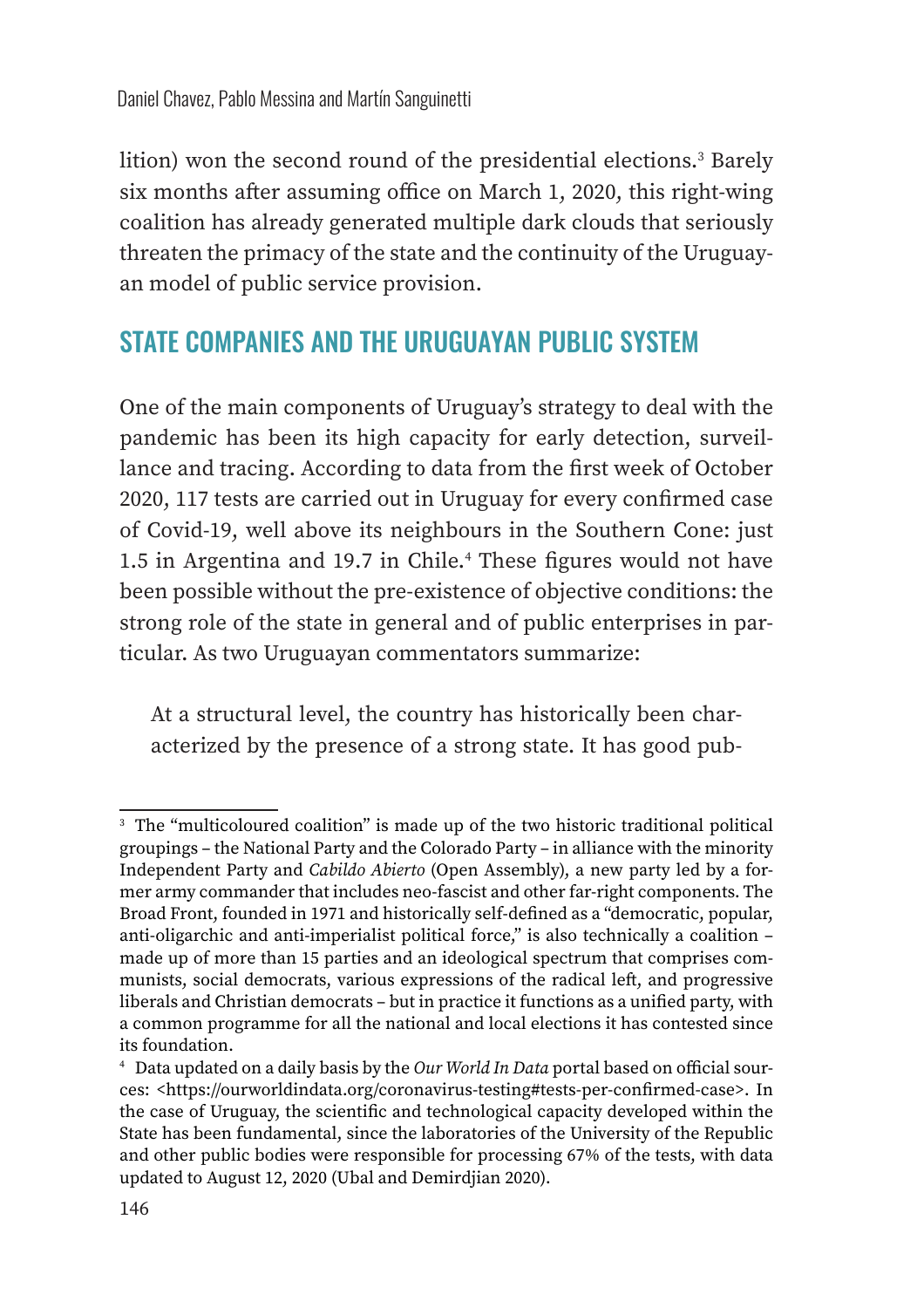lic health coverage compared to the rest of the region. It has sanitation networks that reach the majority of its inhabitants, and almost universal access to drinking water. Since 2007, the country has had an integrated public-private health system created during the first government of the left-wing Broad Front coalition, which guarantees care for the population regardless of income. Another structural strength is the existence of a public university – the UdelaR [University of the Republic], which serves 86 percent of the country's university enrolment – and scientific institutions that put their developments at the service of society, and which ensured the availability of diagnostic tests already in the first months of the pandemic (Ubal and Demirdjian 2020).

This existence of a solid network of state institutions has meant that even before the start of the pandemic, Uruguay was already one of the few countries in Latin America – together with Cuba, Costa Rica and Colombia – that had reached the level of universal health coverage recommended by the World Health Organization, which means that "all people and communities can use the promotive, preventive, curative, rehabilitative and palliative health services they need, of sufficient quality to be effective, while also ensuring that the use of these services does not expose the user to financial hardship" (WHO 2020). The current model of healthcare was created between 2005 and 2009, with the introduction of an Integrated National Health System (SNIS), followed by the creation of the Integrated Health Care Plan (PIAS) and the introduction a financing structure through the National Health Fund (FONASA). The Uruguayan model is not perfect and has generated criticism from the left (which argues for a fully state-run system) and the right (which has criticized the supposedly excessive role of the state in the current system). Despite these criticisms, it has been able to successfully address the immense challenges posed by the pandemic (Ferreira Maia 2020).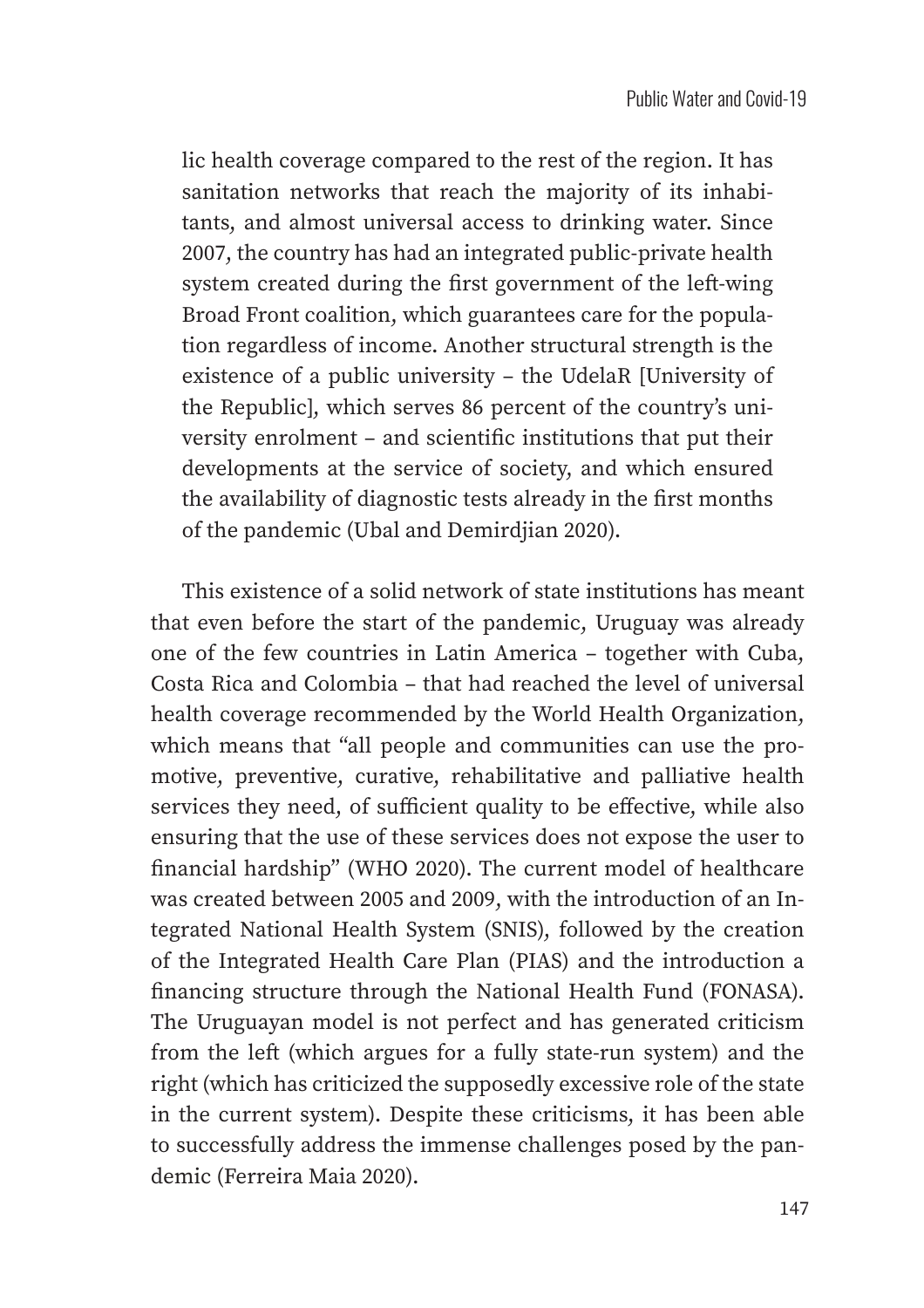Many years before Uruguay made headlines in the international media for its successful response to the pandemic, the country had already become a reference for researchers and social activists around the world interested in resistance to the privatization of public services. In 1992, the Uruguayan citizenry revoked a law enabling the privatization of the country's main public companies by popular referendum. In 2004, another popular consultation approved a constitutional reform that established water as a human right and prohibited its privatization, promoted by the water workers' union (the Federation of OSE Employees, FFOSE), together with other unions and popular organizations in the country that formed the National Commission in Defence of Water and Life (CNDAV) (see Santos et al. 2006).

In the period following the plebiscite, social organizations focused their struggle on ensuring compliance with the 2004 popular mandate that recognized the state as the sole provider of water and sanitation services, the design and implementation of other laws related to the water sector and the protection of water basins.<sup>5</sup> In recent years, the social movements have focused their actions on the repeal of a recent law on agricultural irrigation (Law 19,553), approved in 2018, which FFOSE and CNDAV believe violates the 2004 popular mandate.<sup>6</sup>

The services provided by OSE as a national public water and sanitation company have enabled Uruguay to boast very high coverage rates. Safe and practically uninterrupted drinking water service coverage reaches 96% of the population.7 Access to water from

<sup>&</sup>lt;sup>5</sup> Law No. 18,610, approved in 2009, establishes the general framework in which water management should be developed, regulating among other things the creation of a national water information system and the right to effective participation of civil society in the formulation, implementation and evaluation of water policies.

<sup>6</sup> Law No. 19,553 provides greater incentives for water reservoirs to be used for monoculture agribusiness, in addition to those already in use for rice production.

<sup>7</sup> As other researchers have observed, "Uruguay is one of the few countries in Latin America where citizens turn on the tap, fill their glass with water and drink it without having to think twice" (Spronk et al. 2014). In recent years, however, several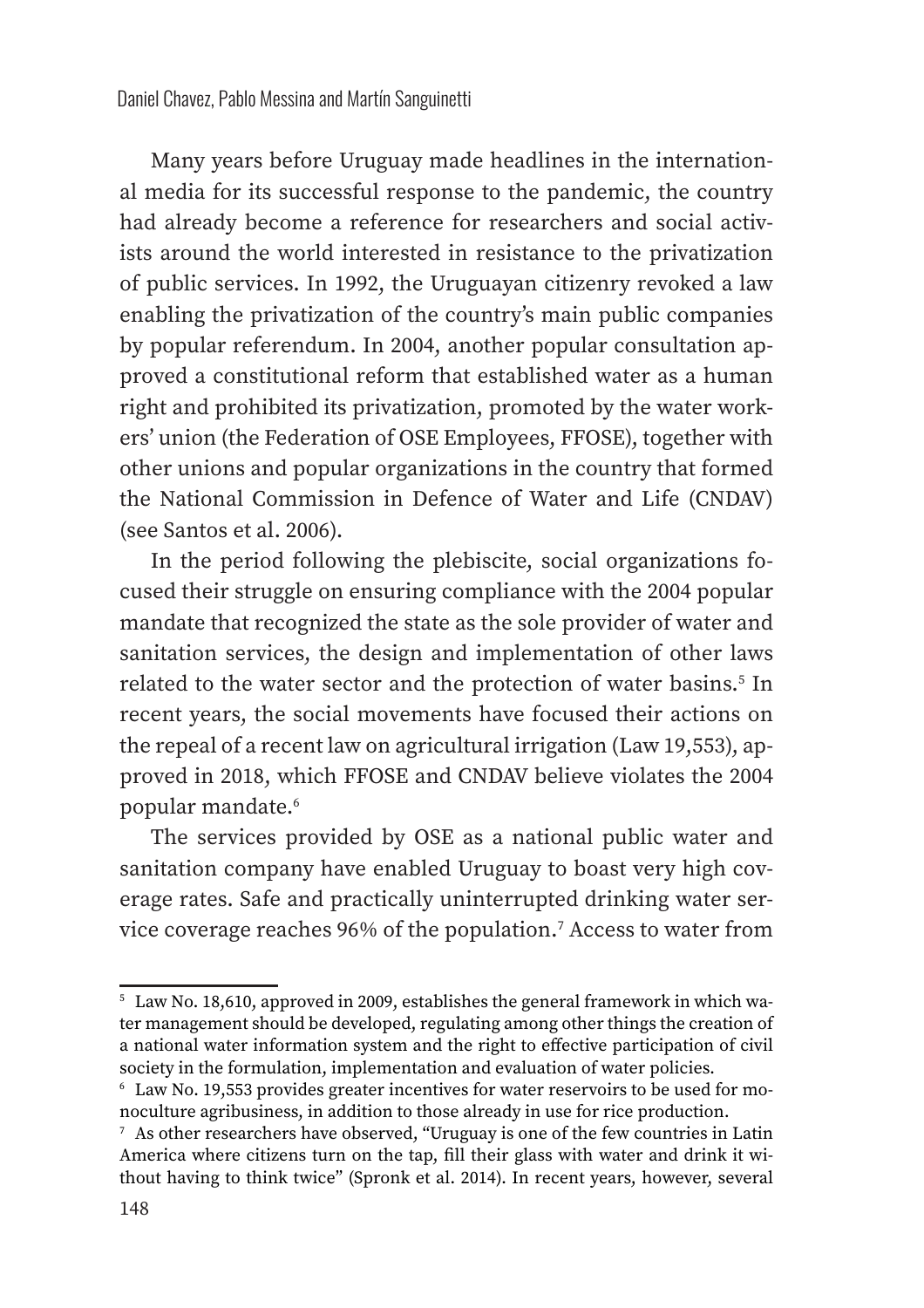different sources covers 99.4% of the population, 95.2% of which obtain their services from OSE (OPP 2018). According to official data, basic sanitation coverage reaches 99.2% of the population, including 43% with access to safe sanitation (MVOTMA and SNAACC 2019).OSE is responsible for the sanitation of the entire country except for the capital, Montevideo, where the service is provided by the Departmental Government of Montevideo.

#### OSE'S BUDGET AND TARIFF STRUCTURE

From the creation of the company in 1952 until the early 1990s, water and sanitation services ran a deficit, and the negative balance was financed by transfers from general revenues. Nevertheless, unlike the other companies analyzed in this book, which are local or regional in scope, OSE operates at the national level. Due to the fact that OSE is a national utility, it can finance unprofitable services by cross-subsidizing operations and investments and adjusting tariffs at the national level.

The southern region, which includes the urban localities of the metropolitan area in the departments of Montevideo, Canelones, San José and Maldonado, where more than 70% of the population resides, generates operating income above its costs, which allows OSE to finance other areas of the country with lower population density. OSE has also established a tariff structure that allows for the cross-subsidization of households at different income levels, and between the industrial and commercial sectors and the residential sector.

OSE has been praised for having a balanced budget. A recent report published by the Inter-American Development Bank (IDB) concludes that "with respect to the operation and maintenance

studies have highlighted the deterioration of water quality, which is evident in the excessive levels of phosphorous and nitrogen detected in the basins. The increasing risk of eutrophication would be directly related to intensive land use aggravated by agribusiness and monocultures (Kruk et al. 2015, Brazeiro et al. 2020).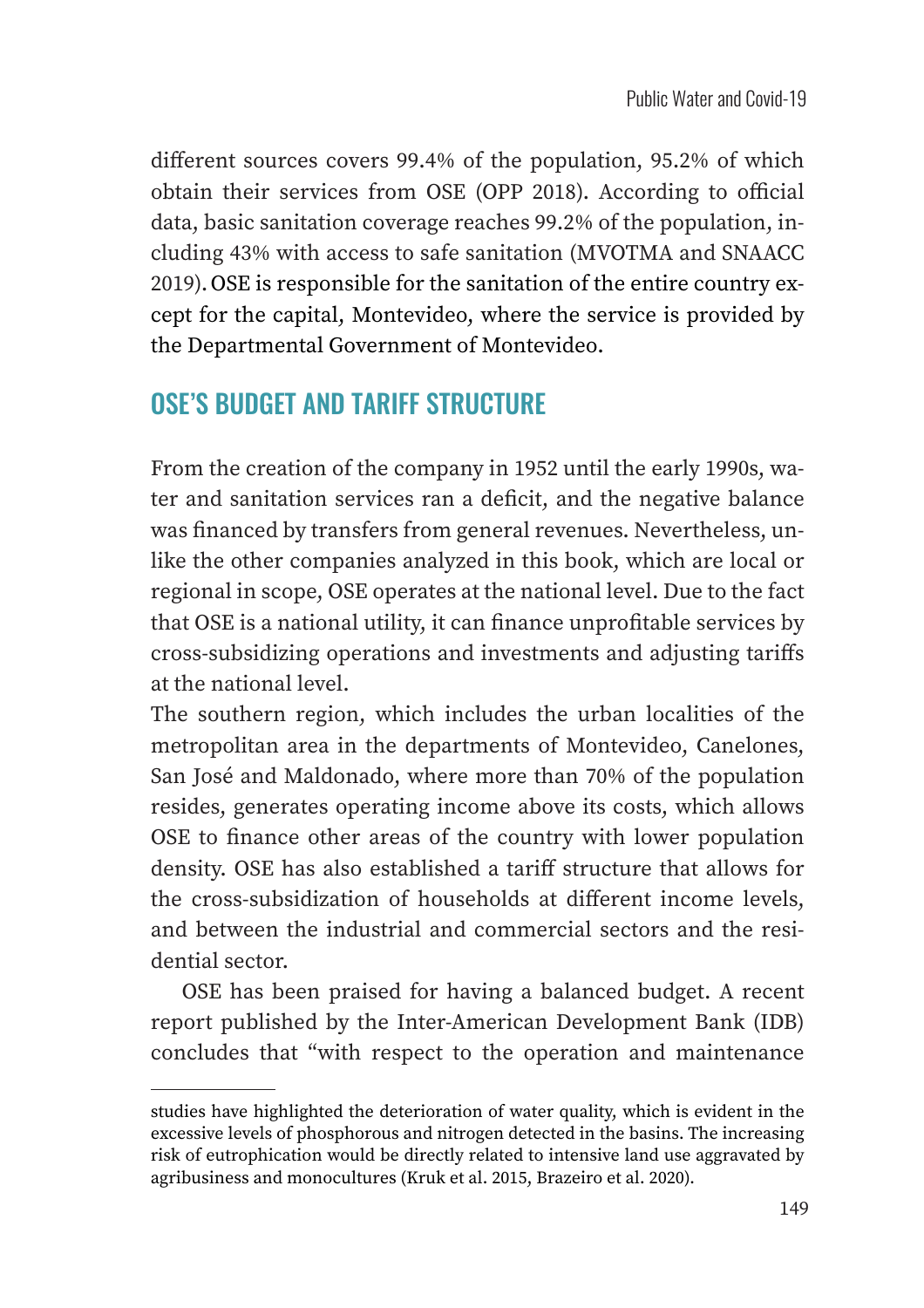(O&M) costs of the water and sanitation sector, operating revenues are sufficient to cover them, as well as the servicing of its debts." The same report add that "OSE is developing a process to improve the quality of its services and is in a position to support the leverage of the investments required to maintain potable water coverage, and to guarantee the collection and treatment of wastewater in the medium and long term in the interior of the country" (Maroñas et al. 2020).



Figure 8.1 *OSE transfers from or to general revenues (in millions of 2010 pesos)*

150 While popular resistance prevented the auctioning off of stateowned companies from the Uruguayan state to the private sector in the 1990s, the government still implemented significant pro-market reforms in the water and sanitation sector. So-called *realismo tarifario* (tariff realism) was introduced in the early 1990s in OSE, modifying the level and structure of tariffs (Bertino et al. 2012). Under "tariff realism" OSE must cover all of its operating costs and investments in water and sanitation services, which also implies that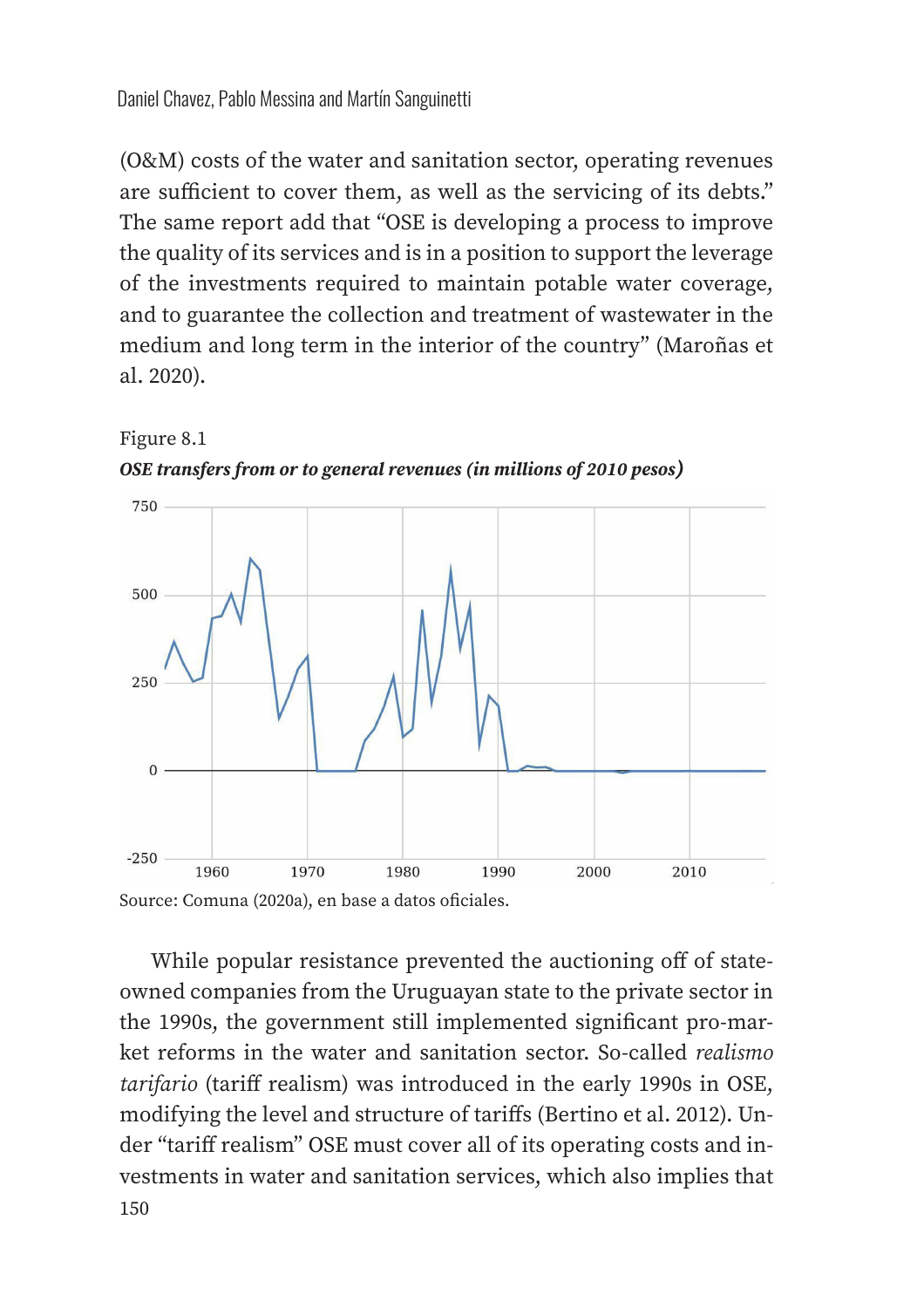these costs should be passed onto users who should pay for the full costs of water and sanitation services.

Recent comparative studies have observed that water and sanitation rates are higher in Uruguay than in other countries in the region (Lentini 2015, Brichetti 2019). From this perspective, it could be concluded that OSE is "inefficient." This narrow assessment, however, ignores a number of factors that must be considered to make such comparisons meaningful. In the words of a team of Uruguayan researchers:

Many water providers do not incorporate investments into their costs, as these are either entirely absorbed or subsidized by the state, which is not the case at OSE. On the other hand, service quality and coverage are also important in the comparison. OSE has a service with very adequate continuity, both in terms of the quantity and time of service and its quality. In turn, it reaches the entire population, despite the fact that when the service is extended to less densely populated and dispersed locations the average costs increase. Therefore, it is good to think about improving water production and distribution processes, but we must be careful when comparing international tariff levels (Comuna 2020, 29).

There are a number of additional considerations to bear in mind when considering OSE's financial performance. First, OSE's services have expanded and improved significantly since its inception. In 1952, Uruguay had around 2,500 kilometres of drinking water networks; by 2018 the national network had extended to over 16,000 kilometres, reaching the remotest parts of the country. In addition, the sanitation networks in the country's cities and towns beyond the metropolitan area has expanded from 713 kilometres in 1952 to a total of 3,910 kilometres in 2018 (MVOTMA and SNAACC 2019).

Second, the weight of the wage bill in OSE's budget has varied over time depending on the technology available, the conception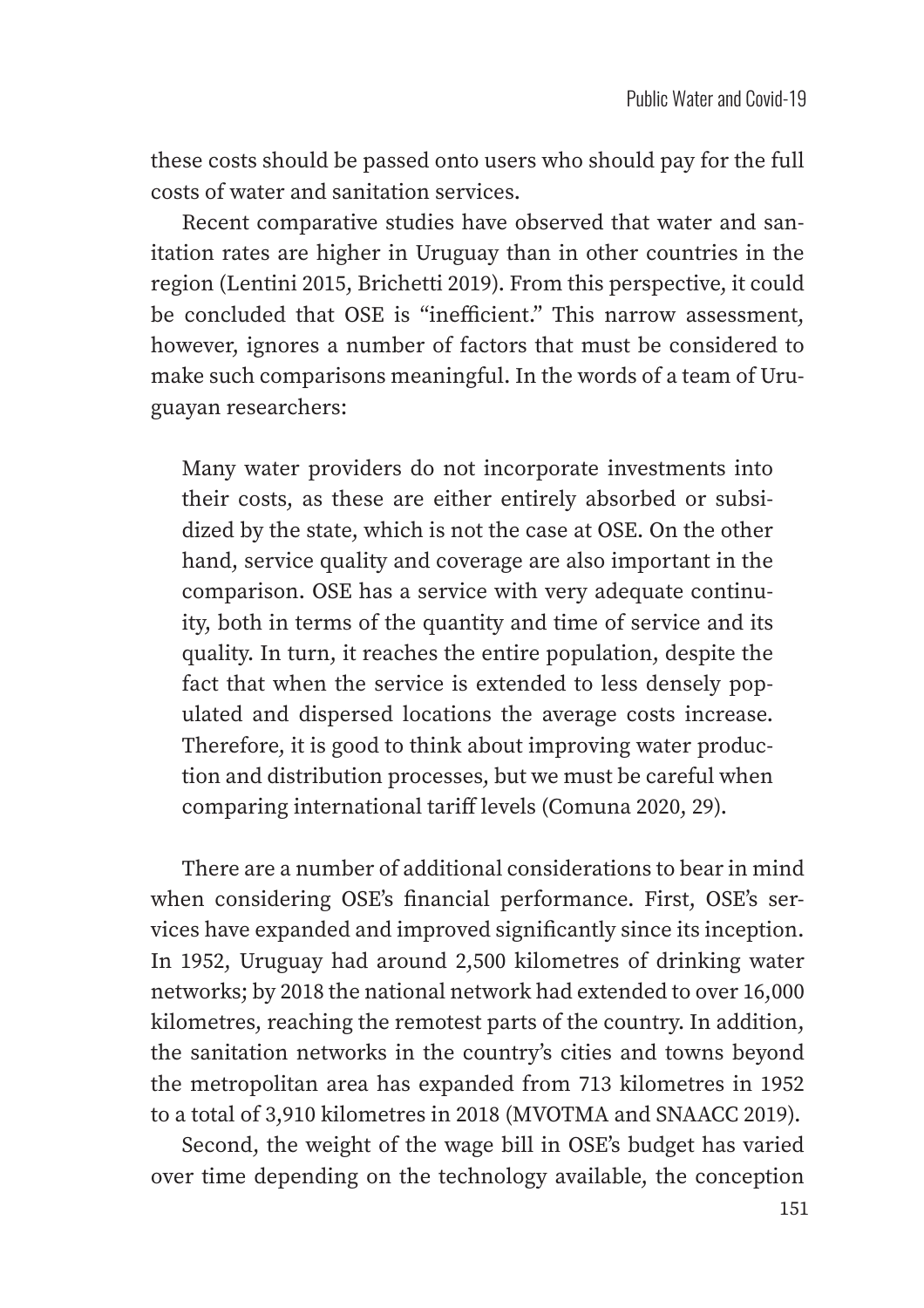of public enterprises by different governments and the investments required to expand the service and cover the growing demand. Over the last three decades, however, the weight of salaries and social security contributions has decreased dramatically, dropping from 70% of costs in 1985 to less than 29% in 2018 (Comuna 2020a).

Third, since 2008, the costs of inputs for the treatment of drinking water, the expansion of the sanitation network and the costs of treating effluents have also increased. The sharpest cost increase can be seen between 2012 and 2015, when OSE began using activated carbon in order to clean up the country's waterways. Despite these increased input costs, in the five years prior to the pandemic (2015-2020), the overall operating budget remained stagnant, mainly as a result of staff reductions. These cost savings have been achieved by the hiring of *personal tercerizado* (temporary and contracted labour), that is, by the outsourcing of services, which rose from 725 million pesos (constant) in 2015 to 1,015 million in 2018 (OSE 2018).

In terms of its overall budget performance, between 2002 and 2010, operating revenues were higher than costs, which made it possible to pay for a good part of new investment with current revenues. Since 2012, however, revenues have not been sufficient to cover costs and OSE's investments have been financed with debt. These financial decisions have a long-term impact, as users are now paying for investments made with loans in previous years through tariffs.

An analysis of OSE's budgetary performance leads to the conclusion that although OSE recorded the highest levels of investment in the company's history in the past decade, additional investments are still necessary. In a report for the IDB, Maroñas et al. (2020) estimate that OSE would need to make an additional investment of around two billion dollars to reach its goal of universal coverage for sanitation and drinking water.

152 The regulatory body has estimated that the average water consumption of a typical Uruguayan family (three or four people) ranges from 10 to 20  $m<sup>3</sup>$  per month (URSEA 2018). The establishment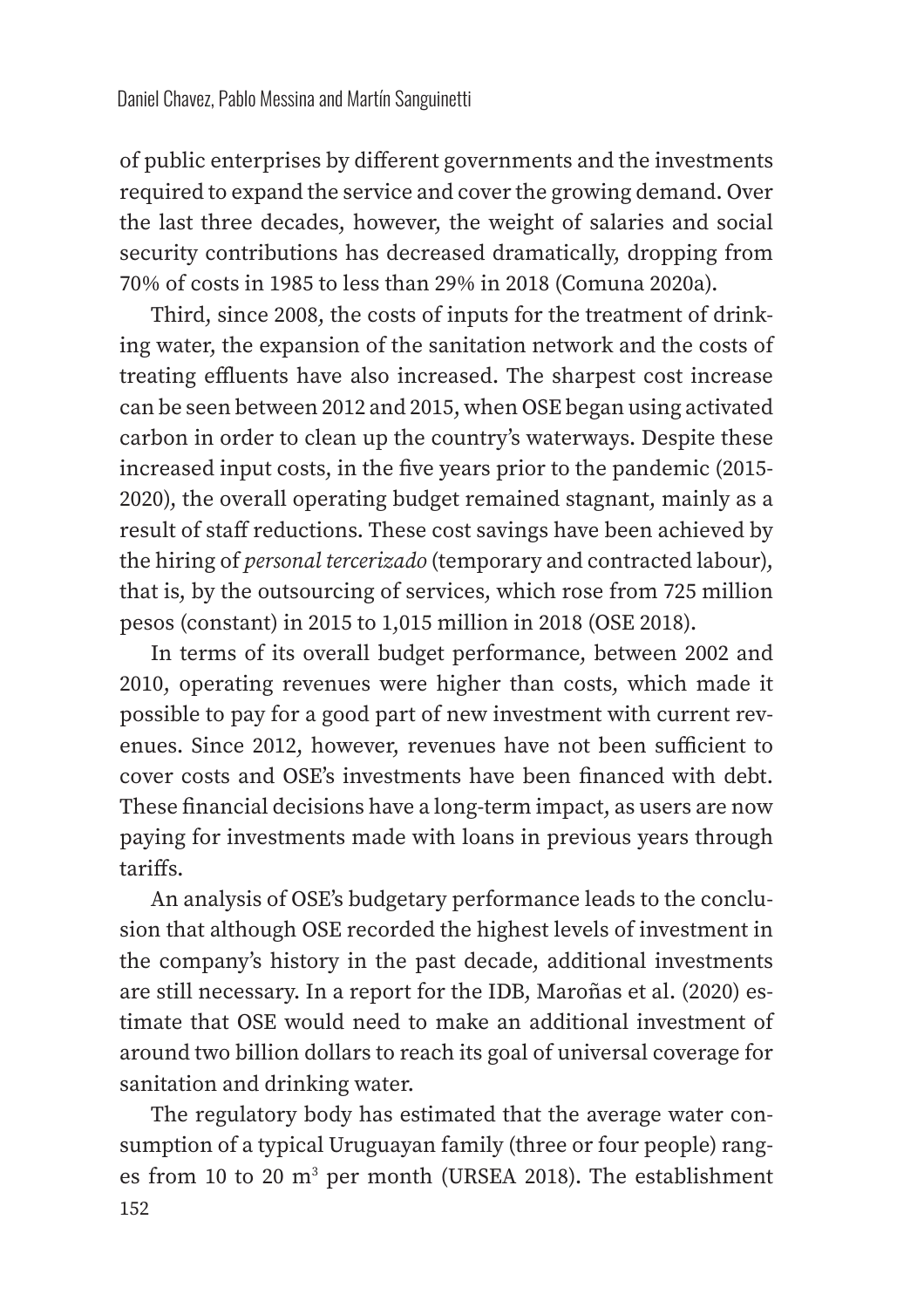of a pricing structure that considers these volumes of water at an affordable price in order to achieve universality implies the consideration of a series of factors that are likely to be affected both by the economic crisis associated with the pandemic and by the new criteria for public policy defined by the new government.

A recent study (Comuna 2020a) shows that water rates have risen worryingly in recent years.<sup>8</sup> The signal is that intensive land use will continue to increase with consequent higher costs on water treatment. If plans to continue improving and expanding sanitation are fulfilled, operating and investment financing costs will also increase.8 The Comuna's analysis also suggests with respect to the residential tariff structure, that there is a negative cross-subsidy between households considering their income level. This diagnosis, together with the very important changes that the new government left for public companies, presents possible dangers for water and other public services.

Currently, there is a *tarifa social* (social tariff) for residential consumption by the vulnerable population, which fluctuates between total exemption from water and sanitation service charges to tariff discounts (OSE 2020a). The bill discounts in force since April 2020 cover the following population groups:

- 1. Beneficiaries of social programmes of the Ministry of Social Development (MIDES) and households living in informal settlements that are considered to be in a situation of socio-economic vulnerability according to criteria established by the Ministry of Housing;
- 2. Retirees or pensioners with incomes not exceeding the lower amount of the Social Security Bank's retirement or pension scale;
- 3. Shelters authorized by the Ministry of Social Development;

<sup>8</sup> Tariffs for sanitation entail both a fixed and variable cost. The latter depends on the water payment, which from 2015 became 100% of that value. Therefore, increases in the variable water payment have a direct impact on the costs of sanitation.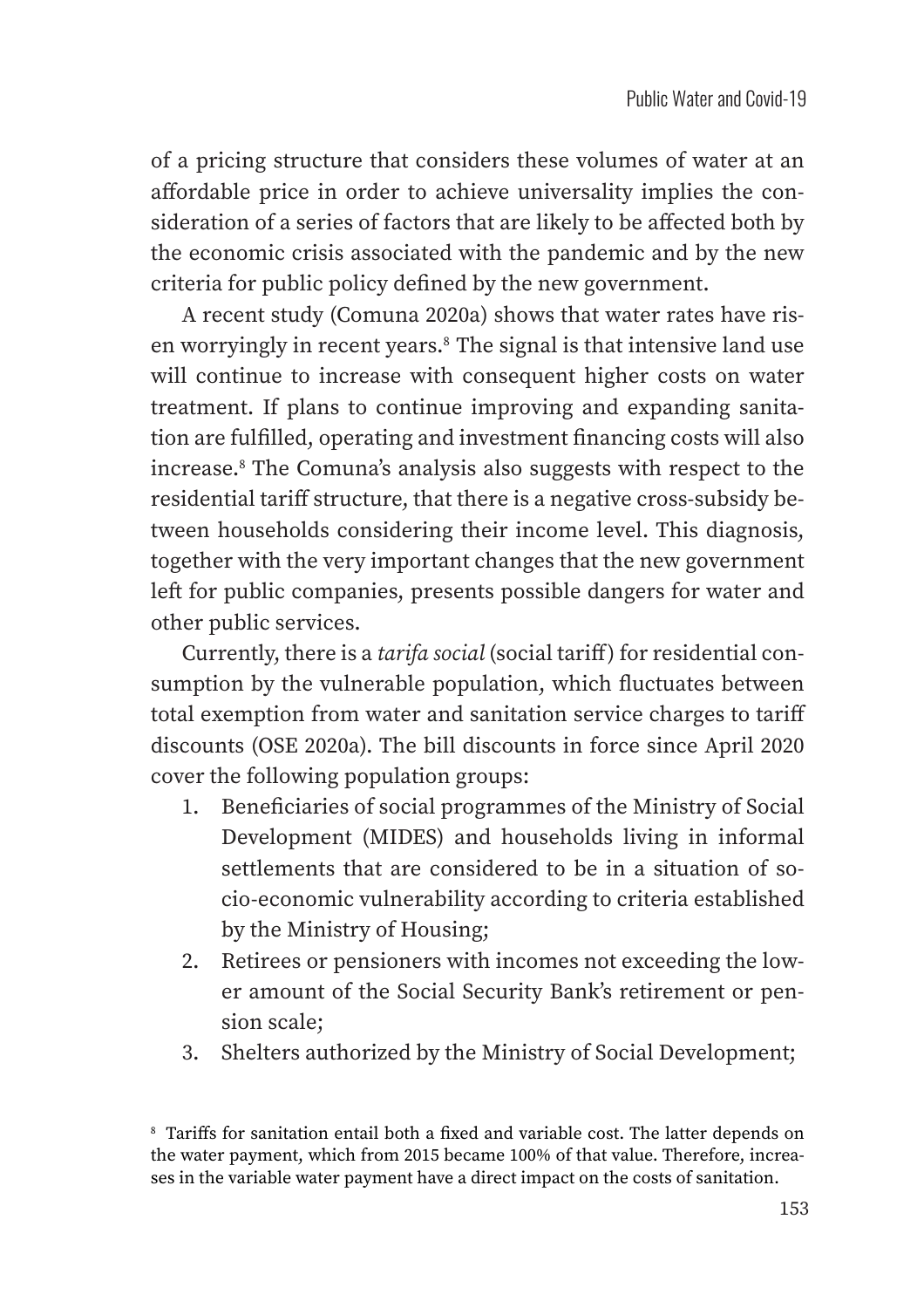- 4. Households with individual meters in rural areas with participatory water management by the community;
- 5. Rural households with water service provided by public taps with general meters in localities with participatory water management.

As the beneficiary population is small in size and the benefit does not exceed 15m<sup>3</sup> per household, it has little impact on OSE's budget, as Table 8.1 shows. The total social benefits are equivalent to 2.4% of the company's operating income, according to calculations based on the company's 2020 annual budget.

| Table 8.1<br>Estimate of the impact of OSE's social tariffs on the 2020 budget |                                                       |                                                |
|--------------------------------------------------------------------------------|-------------------------------------------------------|------------------------------------------------|
| <b>Social Plan</b>                                                             | <b>Estimated amount for</b><br>the 2020 budget (US\$) | <b>Impact on OSE's</b><br>income (% of budget) |
| MIDES Relief Plan                                                              | 5,327,405                                             | 1.23                                           |
| Informal settlements                                                           | 5,009,810                                             | 1.16                                           |
| Retirees and pensioners                                                        | 129,013                                               | 0.03                                           |
| Shelters                                                                       | 27,368                                                | 0.01                                           |
| Other social bonuses                                                           | 58,138                                                | 0.02                                           |
| Total.                                                                         | 10,551,735                                            | 2.44                                           |

Source: Source: Own elaboration based on OSE budget information systematised by Comuna (2020a)

From 2005 onwards (with the left in government), prices for the lowest residential water consumption brackets became substantially cheaper, while the highest consumption brackets increased, and fixed costs fell in line with average tariffs. However, in January 2016, OSE added a surcharge on the fixed charge to residential users who exceeded 15m<sup>3</sup> in their average water consumption. A year later, in January 2017, the company began charging the so-called *tarifa ambiental* (environmental tariff), reflecting the increased investments and operating costs associated with the deteriorating quality of raw water. In addition, since 2011, Law 18,840 has made it compulsory to connect to the sanitation network when available.

154 The changes in the tariff calculation that have been in effect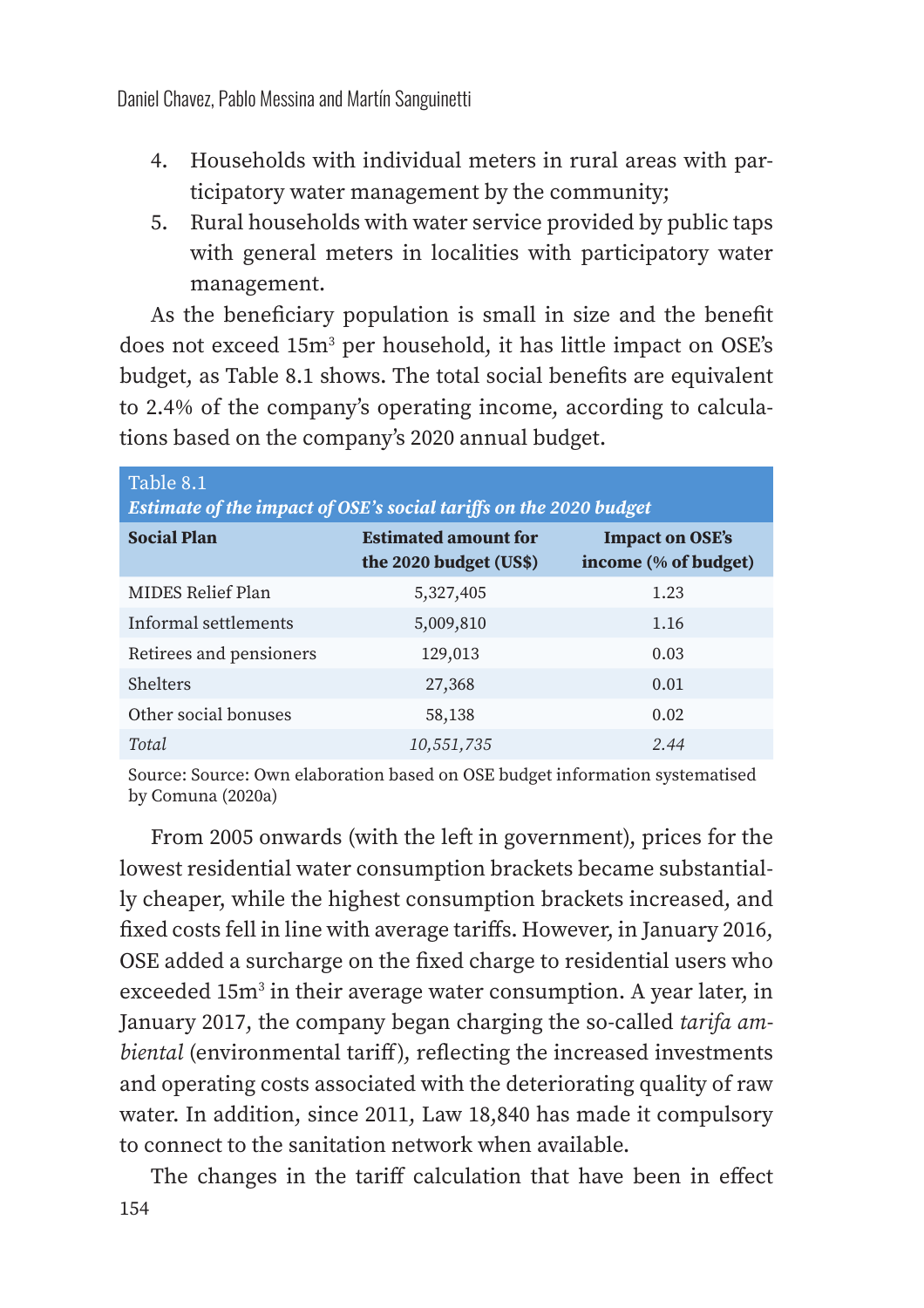since 2016 mean that the company charges an extra fee to those households that have an average of more than 15m<sup>3</sup> of water per month, affecting a fifth of the poorest households in the country (Comuna 2020a). On the other hand, the company charges for the entire price of the surplus block when consumption exceeds  $15m^3$ , thus also affecting the poorest households. Furthermore, despite water being an essential good for life, it is not exempt from value added tax (VAT). At the same time, the increase in the fixed costs of water treatment and its reflection in the tariff is also retrograde in terms of social justice: it affects all the users, but with a greater impact on the poorest households than on the richest in proportion to household income.

The worsening of the economic crisis due to the pandemic could even mean that OSE's tariff system becomes a barrier to accessing water and sanitation. Although at present the payment for these services does not have a very significant impact on the budget of low-income households, the growing trend towards the commercialization of OSE and of all state-owned companies could include the elimination of the social tariff and an increase in service charges as a way to achieve full cost recovery, in accordance with the new government's approach to managing public enterprises to be analyzed in more detail in the following sections of this chapter.

Unlike many other governments, the Uruguayan authorities never ordered a strict lockdown at the beginning of the pandemic. However, a significant part of the population was confined to their homes, and subsequently retail commerce and demand was severely diminished. Lower economic activity also reduced demand for public services and affected the finances of OSE and other stateowned enterprises. At the beginning of the pandemic, in April 2020, seven of the largest state-owned companies (including the water utility) reported losses for a total equivalent to US\$45.5 million (*Búsqueda* 2020a). In the following months, however, public enterprises demonstrated their economic resilience. By the end of the first half of the year, the accounts of most of the state-owned com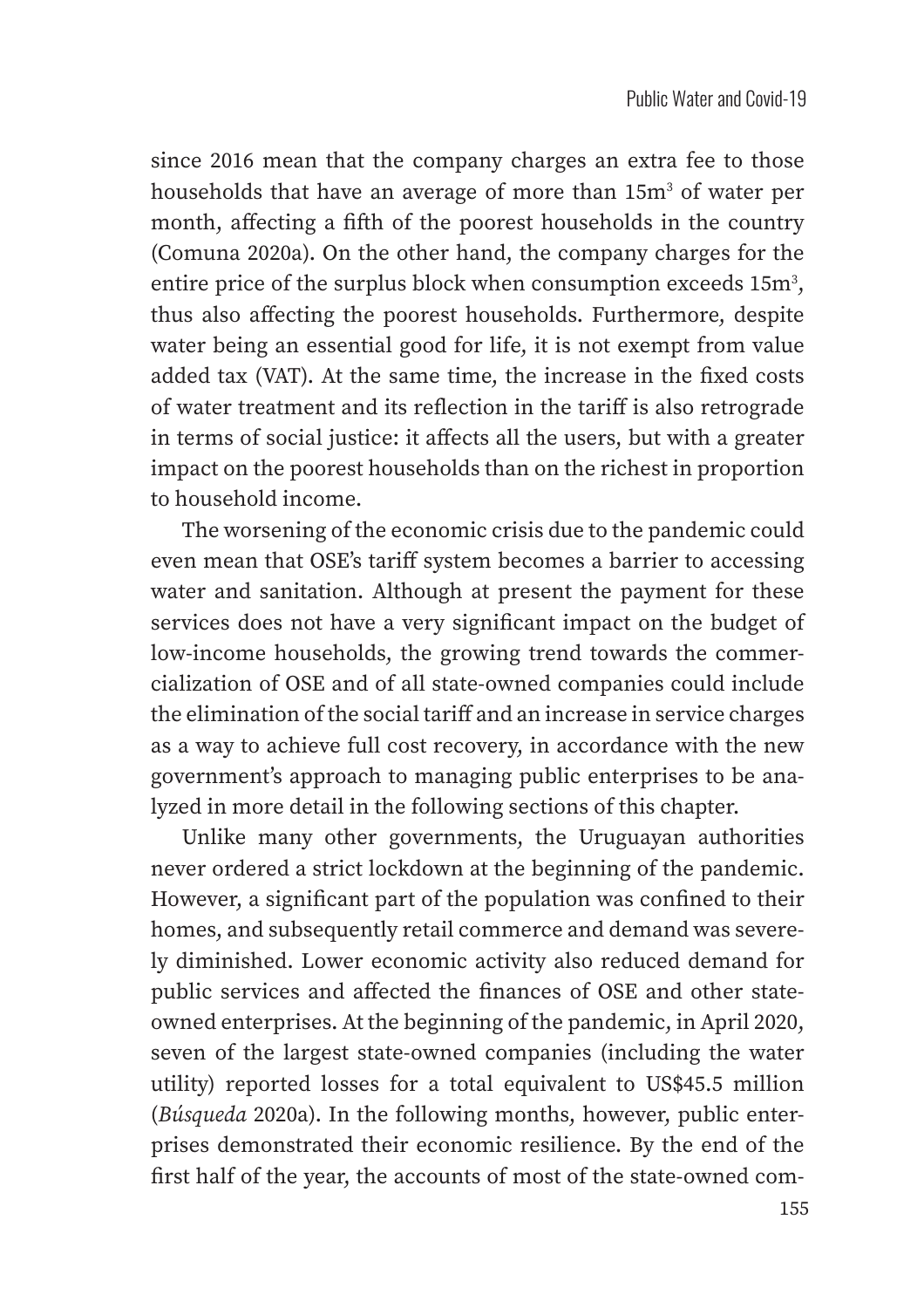panies had already recovered or did not reveal very serious impacts: three companies (in the areas of telecommunications, electric power and oil refining and distribution) reported surpluses, and three (in the areas of water and sanitation, port administration and rail transport) declared losses; added together, however, they generated profits of nearly US\$200 million for the January-June period, almost twice as much (US\$107 million) as in the same period of the previous year. OSE, in particular, which had made almost US\$7 million in "profits" in the first half of 2019, reported losses of less than US\$4 million in the first half of the pandemic (*Búsqueda* 2020b).

The arrival of the coronavirus to the country coincided with a 10% increase in tariffs that was already planned for April, affecting the price of water, electricity and telecommunications services. Pressed by the social and political opposition, the OSE board that the new government had recently appointed offered postponements and additional payment flexibility for its customers as *medidas de emergencia* (emergency relief measures) to mitigate the economic and social impacts of the pandemic (OSE 2020b).

#### DARK CLOUDS OVER URUGUAY'S PUBLIC ENTERPRISES

Despite the fact that Uruguay has been in the news worldwide as a successful case of containing the pandemic, the medium- and longterm future is very uncertain. Uruguay will probably be less affected by the international post-pandemic economic crisis than other countries in the region, but the economic outlook is still very worrying. Tourism, which generates substantial income for the country during the summer (November to March), is expected to suffer a serious fall as a result of the closure of borders.

The rise to government in March 2020 of a coalition openly in favour of the commercialization of public services and the dismantling of the state apparatus as a whole – with demands for severe cuts in the budget of public companies – and the worsening of the economic crisis, are generating much concern in the trade unions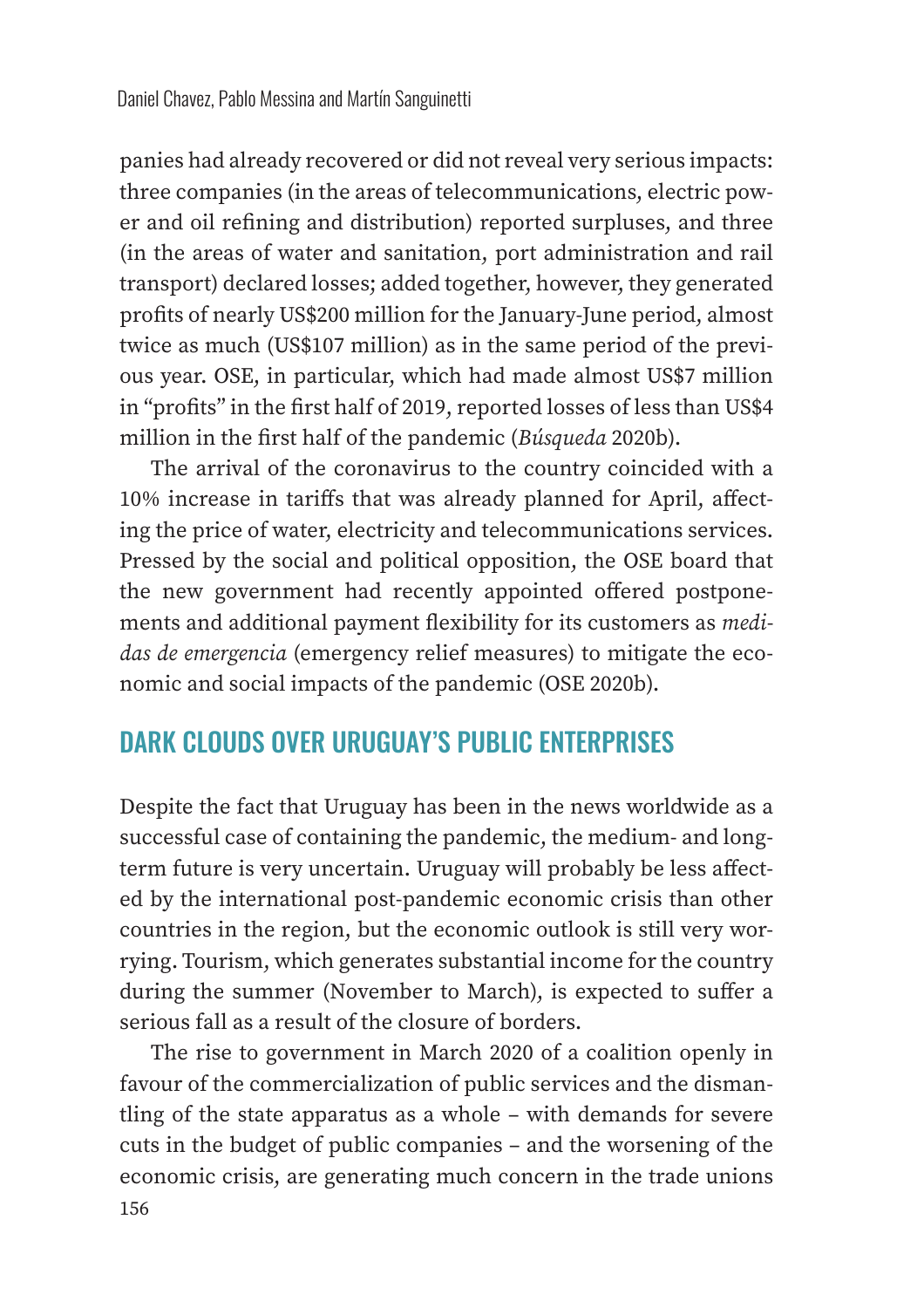movement and other social movements (see Messina 2020). The recent approval of Law No. 19,889, the *Ley de Urgente Consideración* (Law of Urgent Consideration, popularly known as LUC), provides that water rates will no longer be established by OSE, but by the regulatory agency (URSEA). This change mandates URSEA to update tariffs taking into account costs as the main criterion, a clear regression to the "tariff realism" approach. The LUC also establishes that the calculation of tariffs may not contain social considerations, and therefore the continuity of social tariffs, which although currently low and benefiting a small part of the population, may be cancelled altogether.

In this way, OSE and all state companies would return to the path of "tariff realism" that had lost intensity during the progressive governments of the Broad Front, and this trend can be expected to worsen as the economic crisis deepens and the accounts of the Uruguayan government deteriorate. The official assessment of the Gross Domestic Product (GDP) for the April-June period released at the end of September by the Central Bank (BCU) warned of a violent contraction in the level of economic activity associated with the health emergency, with a drop of more than 10% in the volume of goods and services produced in the country in the second quarter, compared to the same period in 2019 (*Búsqueda* 2020c), with a parallel intensification of social inequalities.

In a context of crisis, preserving or deepening social justice in access to water and other public services does not seem to be the new government's priority. At the time of writing, the Executive is sending Parliament the five-year national budget 2020-2024, which according to government spokespersons is *"un presupuesto de guerra"* ("a wartime budget") focused on defending the country's investment grade, which the risk rating agencies have maintained before and during the pandemic with the warning that they could remove it if the government does not implement a drastic fiscal consolidation plan (*UyPress* 2020).

The budget law reaffirms the same approach to public enter-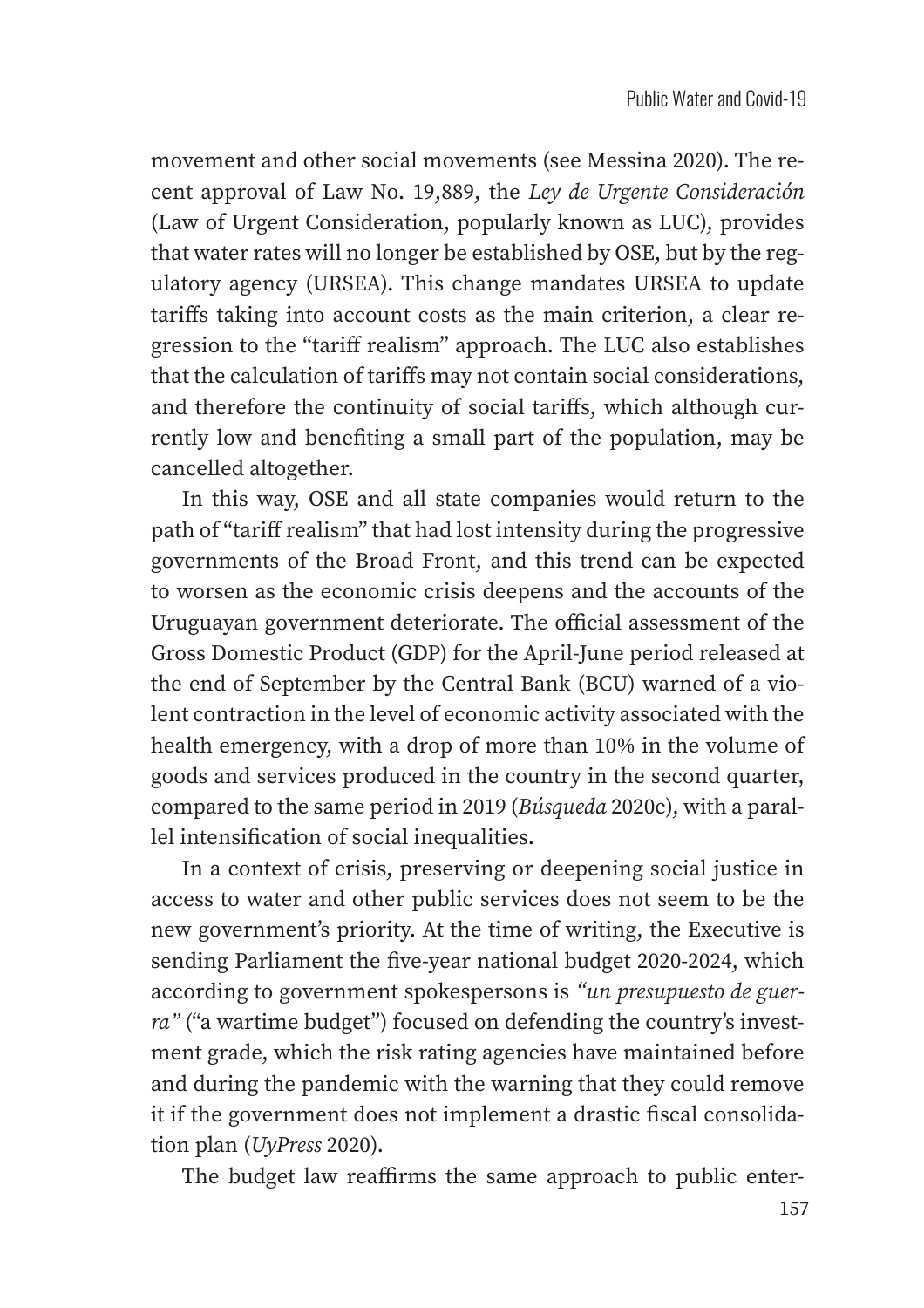prises that had already been announced in late April and early May 2020, when the government presented new guidelines for the management of state-owned companies. The new criteria determining the budgetary administration of public enterprises are structured around indications for macroeconomic adjustments of a rather generic nature, without consideration of the specific reality of each company, thus making it clear that the aim is to collect as much revenue as possible to improve the macroeconomic accounts of the government and not to improve the economic or social efficiency of the water, energy and telecommunications utilities.

The government's new political orientation can be interpreted as a concerted offensive tactic to dismantle the network of state entities – from the public University of the Republic to the public health system and the national system of public enterprises – that international observers have identified as the main reason for the successful containment of the pandemic in Uruguay.

In particular, the new corporate governance approach affects the operational capacity of OSE and other state-owned companies by requiring a reduction in the number of budgeted staff and the elimination of current and future vacancies – allowing only one out of every three vacancies to be filled with new hires. In ageing workforces, as is the case with OSE and other public enterprises, this requirement means a drastic contraction of the number of workers. It also affects the hiring of outsourced staff, denying the option of automatic renewal of contracts and requiring a sharp reduction in the current number of contracted-out jobs (Comuna 2020b).

158 The draft sent to Parliament contains several articles that would have a serious impact on OSE and other public enterprises. In particular, Article 682 states that public enterprises "shall formulate their budgets in such a way as to meet minimum standards of return on their assets" (MEF 2020, 289). The same article states that the technical criteria for meeting this requirement must consider global indicators of the profitability of other companies active in the same field at the international level, in addition to requiring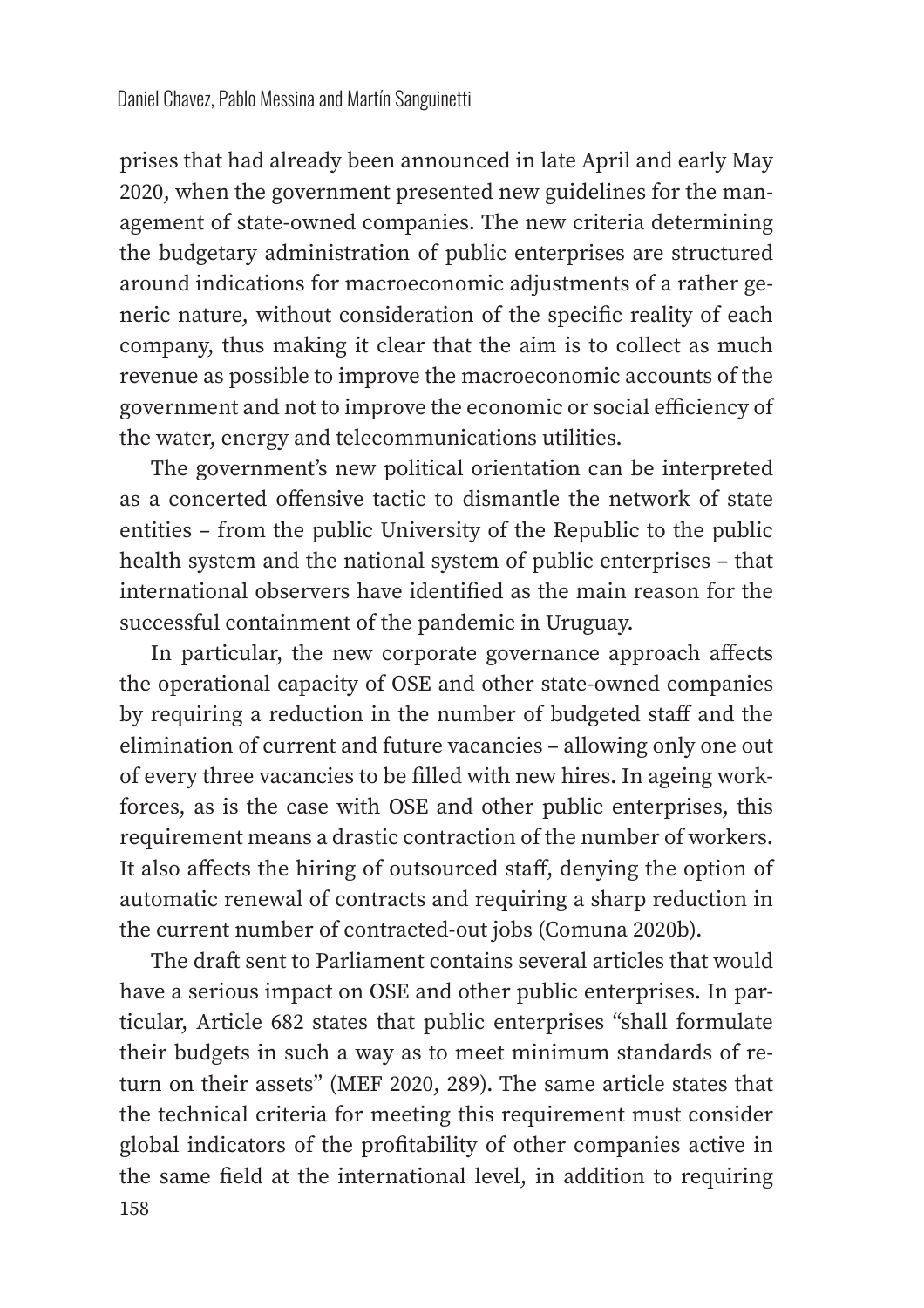that the economic return of public companies should "in no case be less than the average cost of the state's public debt" (ibid.). Finally, the article adds that for the purpose of calculating the rate of return on equity, the methodology to be applied will take into account as income "tariff subsidies" derived "from laws, decrees and other regulatory provisions," while excluding "subsidies received from general revenues or affected revenues and, if any, surcharges charged on their tariffs as a result of their operation in monopolistic markets" (ibid. 290).

The concept guiding the budget bill is regressive for several reasons. According to the assessment made by a team of Uruguayan economists

Firstly, it establishes as a fixed and immutable criterion the idea that public enterprises must have a positive rate of return. While this may be desirable in the long term, it has the constraint of reinforcing the commercial nature of SOEs by minimizing their potential as drivers of social and economic development. In this sense, the proposed mechanism strengthens the search for short-term profitability, thus inhibiting investment policies aimed at universalizing services or making long-term leaps in productivity. (Comuna 2020b, 5)

With this logic, Uruguay would not have reached a level of nearly universal access if OSE had had to apply this rule for the provision of water. Furthermore, the application of this approach contradicts the principle established in Article 47 of the Constitution of the Republic, which states that "the provision of potable water and sanitation services must be done by putting social reasons before economic ones" (IMPO n.d.). At the same time, the methodology and technical criteria to be applied by the national government to determine the minimum standards for the profitability of public companies are not made explicit, reducing the transparency of management. The inclusion of subsidies granted by companies to facilitate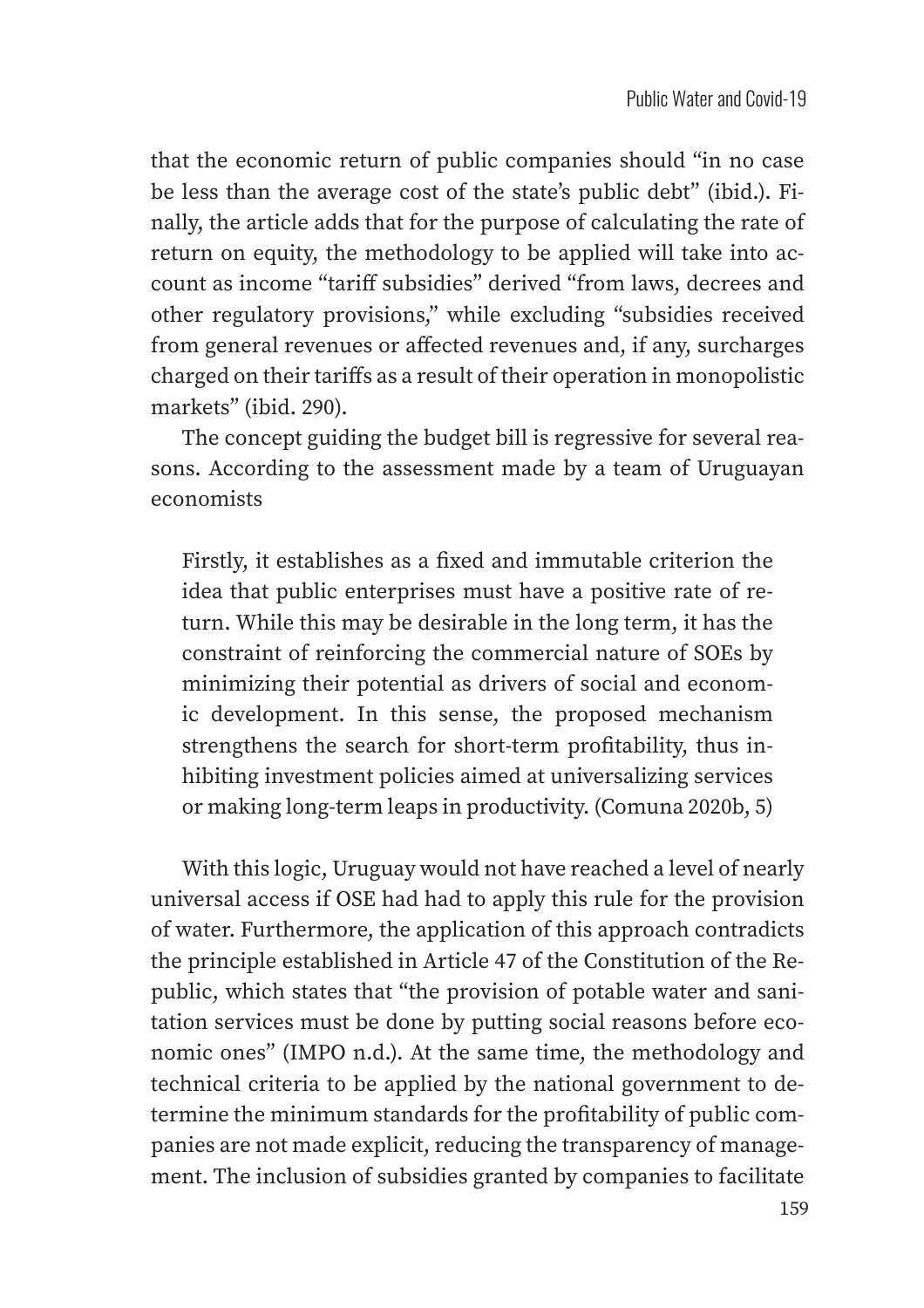access to their services as part of revenues is also problematic, since although the proposal is conceptually correct in practice it is difficult to apply, with predictable theoretical and technical controversies regarding the "right price" and the nature of cross-subsidies or other types of subsidies that may exist.

The budget law responds to ideological prejudices evident in the mention of a *sobreprecio monopólico* (monopoly overprice), since in markets that enable economies of scale the monopoly price is not necessarily higher than if a more competitive regime were established. In the same vein, the requirement that the rate of return should be at least "the average cost of public debt" is also dangerous, since the cost of debt may increase or decrease for reasons totally unrelated to the management of public enterprises. If Uruguay were to suffer another bank run like the one in 2002, which shook the entire financial system, there would be a substantial increase in the cost of public debt. In the context of a global, regional and national economic crisis such as the one that might follow the pandemic, OSE and other public enterprises would be required to substantially increase their profitability. This logic is very much in contrast to what happened to state-owned companies in the 2002 crisis, which rather acted as "buffers" in the context of widespread economic crisis (Comuna 2020b).

In early October 2020, the PIT-CNT (*Plenario Intersindical de Trabajadores - Central Nacional de Trabajadores*: Labour Plenary - National Workers' Congress) – one of the strongest and most influential trade union movements in Latin America, with a long tradition of unity and class independence – decided to support a popular campaign to collect signatures to call a referendum against the LUC. It is curently coordinating actions with other social and political organizations – in particular the Federation of University Students, the Uruguayan Federation of Housing Cooperatives for Mutual Aid, and the Broad Front – and diverse personalities representing civil society. The coordination of popular struggles is also extending to the resistance against the five-year budget bill.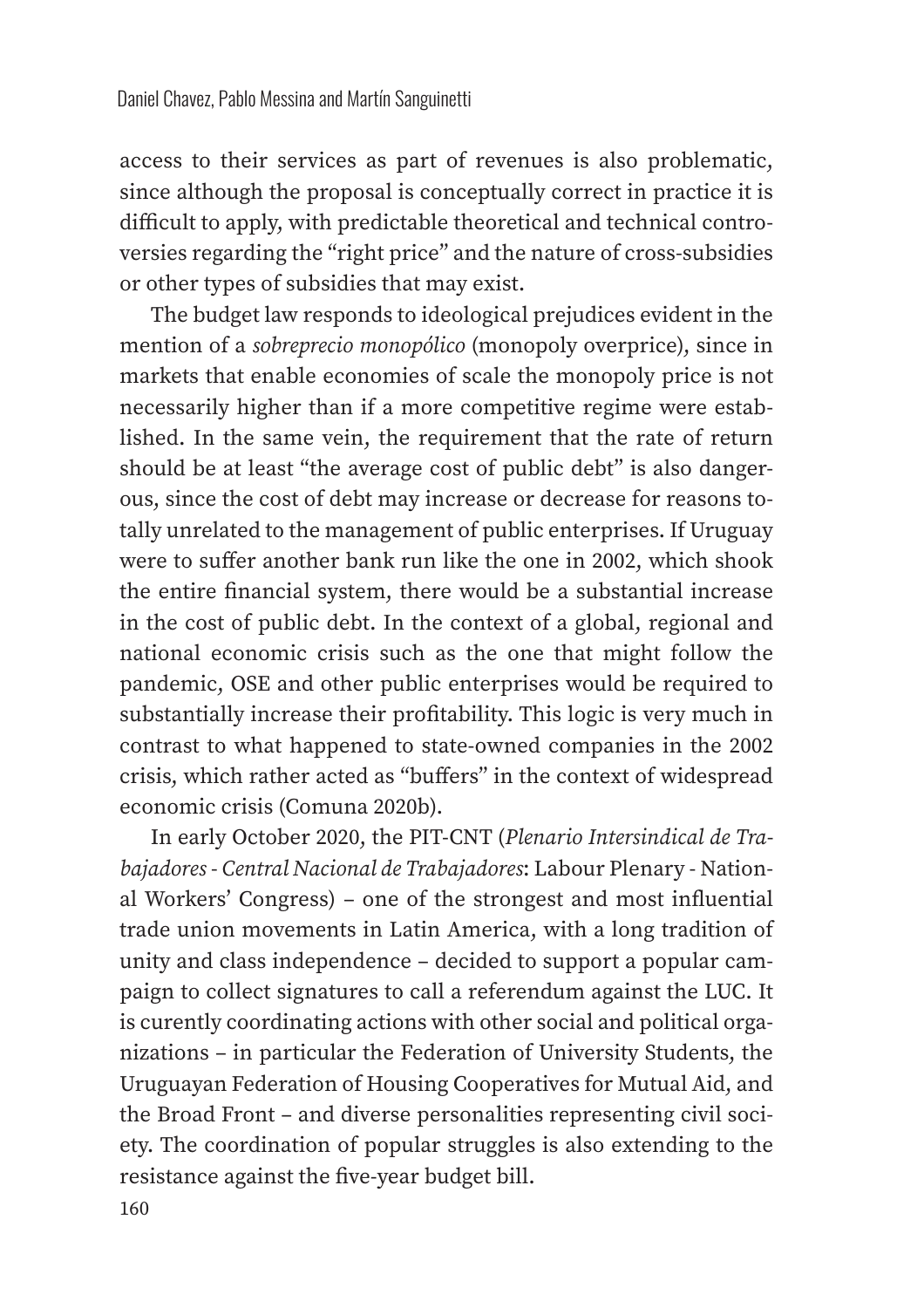In consideration of the need for articulated responses to the challenges of the post-pandemic, and seeking to develop longer-term perspectives for social and economic recovery, the trade union movement decided in July 2020 to organize a deliberative process in 2021 with a spirit and objectives similar to those of the *Congreso del Pueblo* (People's Congress) of 1965 – a national conference organized by the Uruguayan trade union movement to elaborate a popular programme aimed at reversing the country's serious social and economic crisis of that time.

For the People's Congress of 1965, labour and student unions, cooperatives, agrarian organizations and churches agreed a programme of urgent demands (better salaries and pensions and access to housing, health and education) and proposals for structural transformations – such as agrarian reform, industrial policies, nationalization of banks and foreign trade, reform of the tax system, and the protection and expansion of public enterprises (see Nahum et al. 1990). The proposal for 2021 has been conceived as "a great social encounter for solutions, bringing together the national and popular majorities to take up the programmatic and historical initiative," the unions propose "to draw up a national project for the country and launch a democratic process based on the broadest participation of the working class for its effective realization" (PIT-CNT 2020). Within this framework, the survival and progressive reform of the public enterprises that deliver water, sanitation, energy, telecommunications and other essential services and which have contributed so much to containing the pandemic in Uruguay will surely be one of the central axes of the deliberative process.

#### **REFERENCES**

BBC News. 2020. Coronavirus en Uruguay: la singular y exitosa estrategia del país para contener la pandemia sin cuarentena obligatoria. May 29. https://bbc.in/35I3M8W (accessed September 24, 2020).

Bertino, M., Mariño, N., Querejeta, M., Torrelli, M. and Vázquez, D. 2012.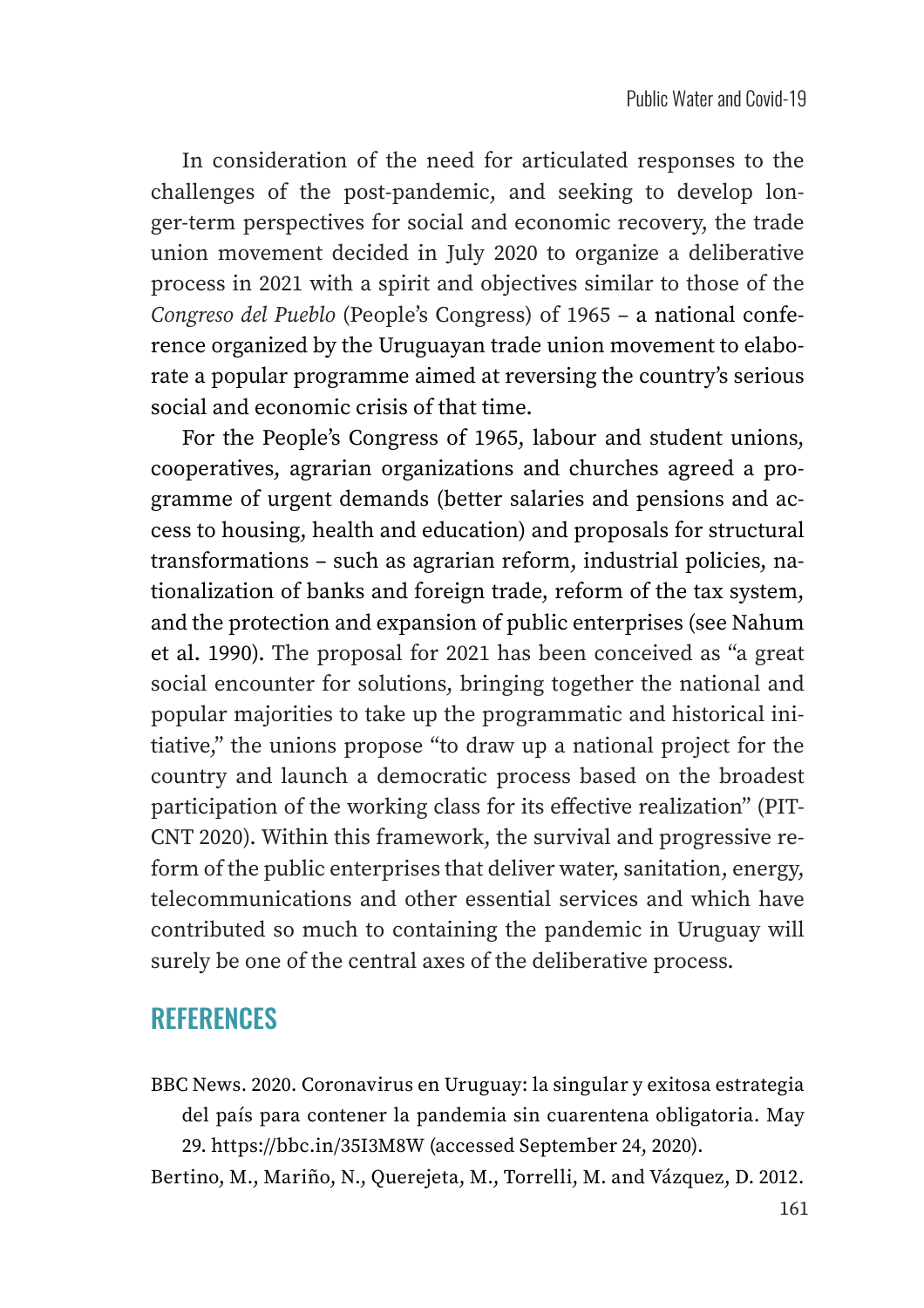*Historia de una empresa pública Uruguaya: 60 años de Obras Sanitarias del Estado (OSE)*. Montevideo, Uruguay: IECON-FCEyA-UdelaR.

- Brazeiro, A., Achkar, M., Toranza, C. and Bartesaghi, L. 2020. Agricultural expansion in Uruguayan grasslands and priority areas for vertebrate and woody plant conservation. *Ecology and Society* 25(1): 15.
- Brichetti, J.P. 2019. Panorama de las tarifas de agua en los países de Latinoamérica y el Caribe. BID infraestructura y energía IDB-TN-01656. Washington DC, United States: Banco Interamericano de Desarrollo (BID).
- Búsqueda. 2020a. La pandemia castigó las finanzas de algunas empresas públicas. *Búsqueda* 2074. June 4. https://bit.ly/3os3LyN (accessed September 6, 2020).
- Búsqueda. 2020b. Los entes comerciales e industriales aumentaron sus ganancias hasta junio. *Búsqueda* 2083. August 6. https://bit.ly/2J4akXU (accessed September 22, 2020).
- Búsqueda. 2020c. Medición oficial confirmó desplome de la producción y el consumo. *Búsqueda* 2090. September 24. https://bit.ly/2HB1qR4 (accessed September 22, 2020).
- Caetano, G. 2020. *Historia mínima de Uruguay*. Mexico City, Mexico: El Colegio de México.
- Chavez, D. and Torres, S. (Eds.). 2013. *La Reinvención del Estado. Empresas públicas y desarrollo en Uruguay, América Latina y el mundo*. Ámsterdam and Montevideo: Transnational Institute (TNI).
- Comuna. 2020a. El servicio de Agua Potable en Uruguay, su principal proveedor y el modelo tarifario. Documento elaborado por la Cooperativa de Trabajo Comuna para la Federación de Funcionarios de la OSE. Montevideo: Comuna. Montevideo, Uruguay: Cooperativa Comuna.
- Comuna. 2020b. Empresas Públicas: Análisis de la Regla Financiera. Montevideo, Uruguay: Comuna and Fundación Rosa Luxemburgo.
- Ferreira Maia, A. 2020. El Sistema Nacional Integrado de Salud rinde examen. *La Diaria*. July 31. https://bit.ly/3jvGoRf (accessed on September 18, 2020).
- 162 Garcé, A. and Ya!é, J. 2014. *La era progresista: hacia un nuevo modelo de*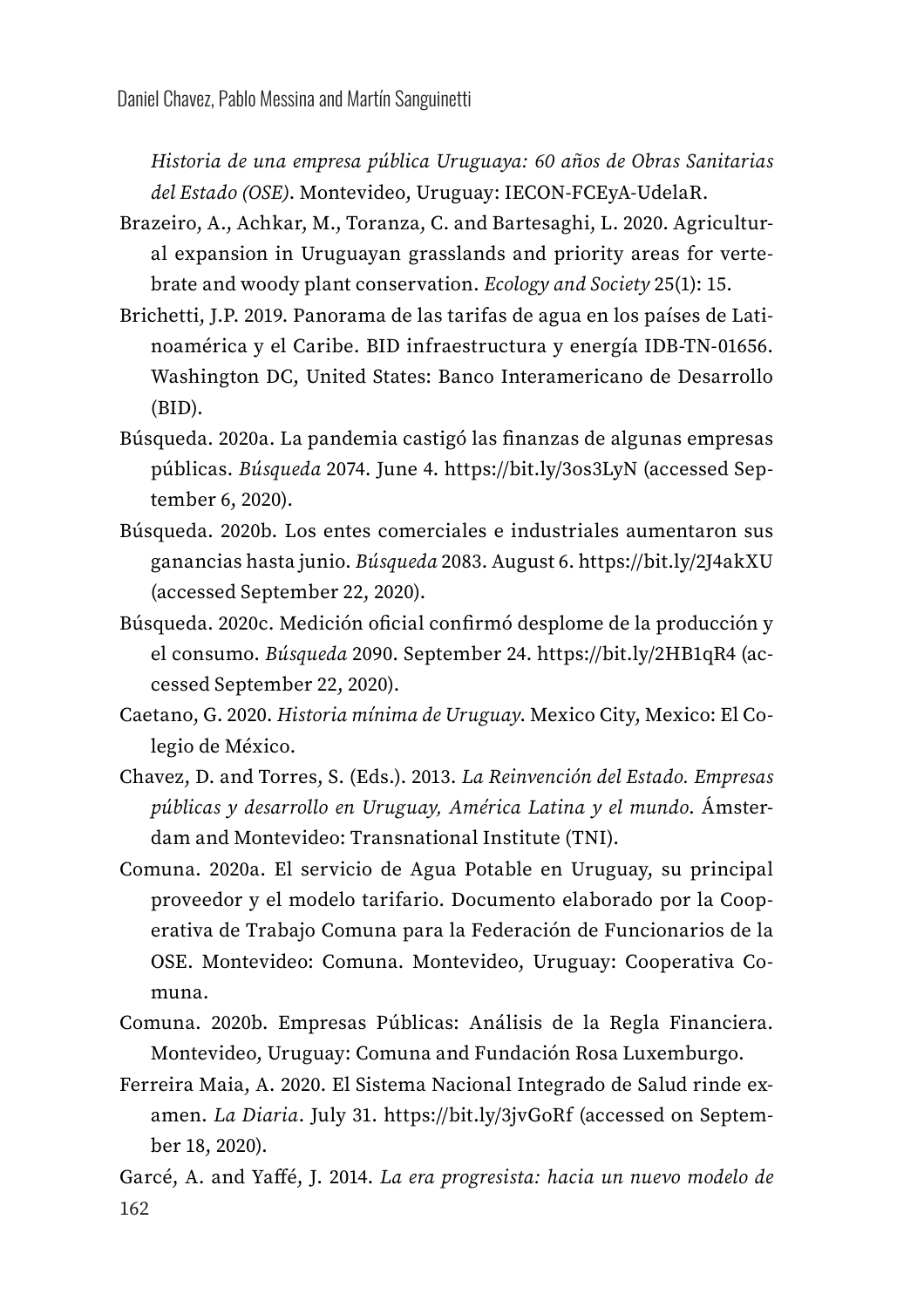*desarrollo. Tercer acto*. Montevideo, Uruguay: Fin de Siglo.

- Goñi, U. 2020. 'We're suddenly drowning in people': Argentinians flock to Uruguay amid pandemic. *The Guardian*. September 20. https://bit. ly/3kAUrpY (accessed September 22, 2020).
- IMPO. Not dated. Constitución de la República. https://bit.ly/2Ts1a9E (accessed on September 4, 2020).
- Kruk, C., Suárez, C., Ríos, M., Zaldúa, N. and Martino, D. 2014. Ficha: Análisis Calidad de Agua en Uruguay. Montevideo, Uruguay: Asesoramiento Ambiental Estratégico y Vida Silvestre Uruguay.
- Lentini, E. 2015. El futuro de los servicios de agua y saneamiento en América Latina: Desafíos de los operadores de áreas urbanas de más de 300.000 habitantes. Washington DC, United States: Banco Interamericano de Desarrollo (BID).
- Maroñas, C., Rezzano, N., Basani, M. and Sorhuet, S. 2020. El estado del Sector Agua, Saneamiento y Residuos Sólidos en Uruguay. Diagnóstico y perspectivas. Washington DC, United States: División de Agua y Saneamiento, Banco Interamericano de Desarrollo (BID).
- MEF. 2020. Presupuesto Nacional 2020 2024. Proyecto de Ley. Montevideo, Uruguay: Ministerio de Economía y Finanzas (MEF).
- Messina, P. 2020. Nuevo impulso privatizador: la LUC y las empresas públicas. *Hemisferio Izquierdo*. May 8. https://bit.ly/2JdIx7F (accessed on September 28, 2020).
- MVOTMA y SNAACC. 2019. *Plan Nacional de Saneamiento*. Montevideo, Uruguay: Ministerio de Vivienda, Ordenamiento Territorial y Medio Ambiente (MVOTMA) y Secretaría Nacional de Ambiente, Agua y Cambio Climático (SNAACC).
- Nahum, B., Frega, A., Maronna, M. and Trochón, Y. 1990. *El fin del Uruguay liberal: 1958-1973*. Montevideo, Uruguay: Ediciones de la Banda Oriental.
- OPP. 2018. Objetivos de Desarrollo Sostenible. Informe Nacional Voluntario - Uruguay 2018. Montevideo, Uruguay: Oficina de Planeamiento y Presupuesto (OPP) - Presidencia de la República.
- OSE. 2018. Informe de Gestion 2018. Montevideo, Uruguay: Obras Sanitarias del Estado (OSE).